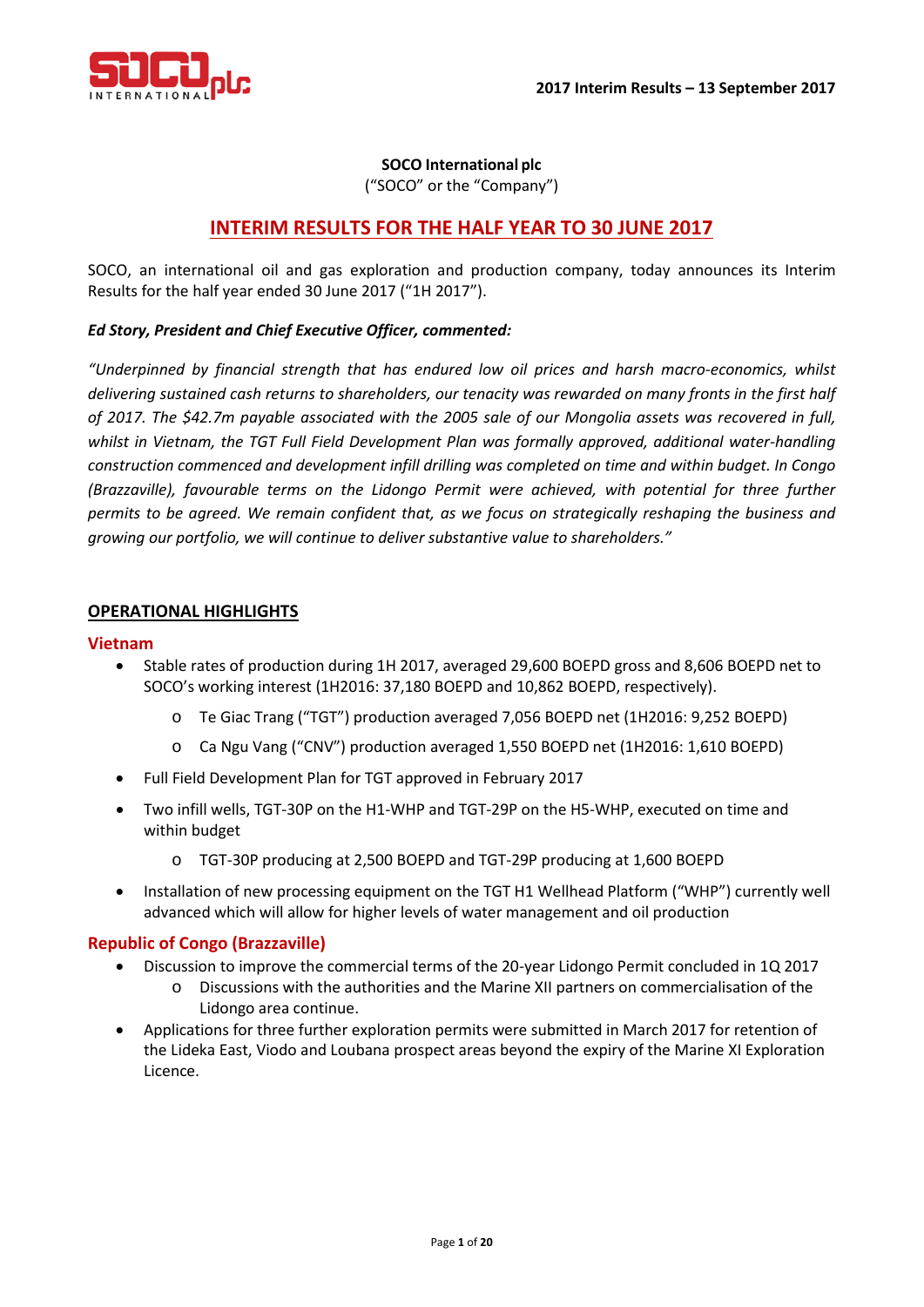

## **FINANCIAL HIGHLIGHTS**

- Increase in return to shareholders to \$21.0m via a final dividend of 5 pence per share for 2016 (1H 2016: \$9.4m), paid on 16 June 2017
- Ongoing balance sheet strength; half year-end cash and liquid investments balance of \$132.0m with no debt (\$100.3m at 31 December 2016)
	- o \$42.7m collected in March in association with the 2005 sale of Mongolia assets
- Low cash operating costs just under \$13/bbl (1H 2016: \$10/bbl)\*
- Cash capital expenditure down to \$15.5m (1H 2016: \$27.2m)
- Revenues up at \$74.0m (1H 2016: \$72.7m)
- Net operating cash flow of \$27.1m (1H 2016: \$16.2m)
- Net loss down to \$6.7m (1H 2016: loss \$12.2m)
- Average realised crude oil price up at \$53.90/bbl, a \$2.13 premium to Brent (1H 2016: \$40.89/bbl)

#### **OUTLOOK**

- 2017 production guidance range is maintained at 8,000 to 9,000 BOEPD, reflecting planned shut-ins later in the year
- Formal signing of Production Sharing Contract over Blocks 125 & 126, offshore Vietnam, after Vietnamese Government and Prime Minister approval in August 2017.
- Ongoing focus on sustainable cash flow generation and commitment to strategy of cash returns
- 2017 capital expenditure of \$50.0m (Vietnam \$35.0m, Africa \$15.0m) fully funded from existing cash resources
- Transformational business development involving growth and rationalisation of the portfolio

#### **ENQUIRIES:**

**SOCO International plc**

Roger Cagle, Deputy Chief Executive and Chief Financial Officer Antony Maris, Chief Operating Officer Tel: 020 7747 2000

**Camarco** Billy Clegg Georgia Edmonds Tel: 020 3757 4980

#### **NOTES TO EDITORS**

\_\_\_\_\_\_\_\_\_\_\_\_\_\_\_\_\_\_\_\_\_\_\_

SOCO is an international oil and gas exploration and production company, headquartered in London and traded on the London Stock Exchange. The Company has field development and production interests in Vietnam and exploration and appraisal interests in the Republic of Congo (Brazzaville) and Angola.

\* See Glossary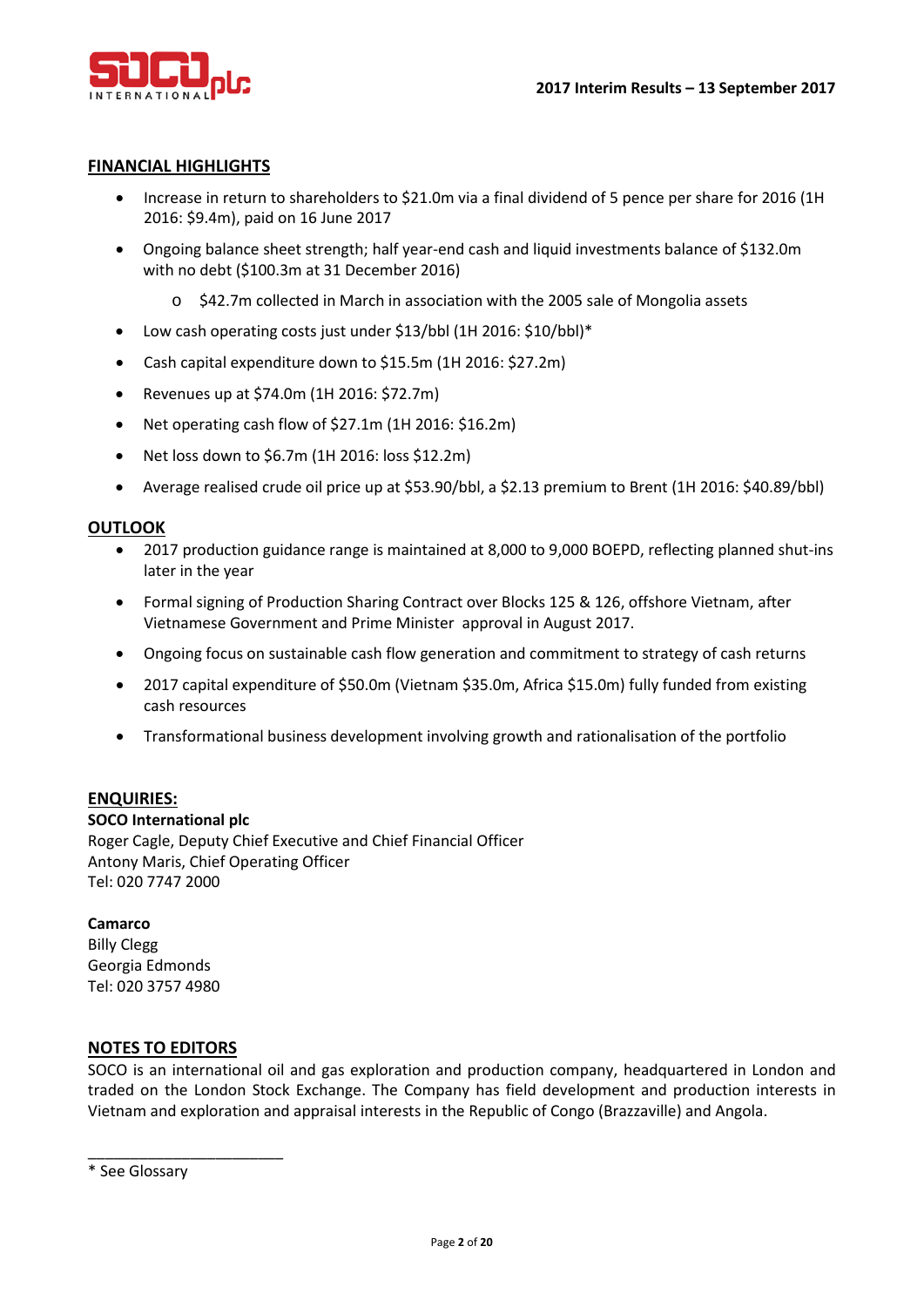

# **CHAIRMAN AND CHIEF EXECUTIVE'S STATEMENT**

SOCO's hallmark disciplined approach to capital allocation, solid cash flow and low cash operating costs have made the Company a strong performer through a prolonged period of low and volatile oil prices. Our strategy has delivered sustainable cash returns to shareholders, has internally cash funded ongoing development operations and, moreover, has positioned the Company to focus on growth, new ventures and further shaping of the business.

SOCO's balance sheet remains robust with zero debt and over \$130.0m in cash, cash equivalents and liquid investments at half year-end after returning \$21.0m to shareholders through a cash dividend and fully funding its 1H capital expenditure programme. The Company is vigorously reviewing business development growth opportunities and options to maximise value from its current assets.

## **OPERATIONS REVIEW**

Group operations throughout 1H 2017 centred on optimising production efficiency on Te Giac Trang ("TGT") and Ca Ngu Vang ("CNV") Fields in our core business area, offshore Vietnam. Two infill wells were completed on time and within budget under the 2017 TGT Development Drilling Programme and construction of new processing equipment for installation on the TGT H1-Wellhead Platform ("WHP") is well advanced. Negotiations have been successfully concluded securing a Production Sharing Agreement over Blocks 125 & 126, also offshore Vietnam.

## **VIETNAM**

## **Production**

Both TGT and CNV Fields achieved stable rates during 1H 2017. Gross production averaged 29,600 BOEPD and 8,606 BOEPD net to SOCO's working interest.

TGT field production in 1H 2017 averaged 23,401 BOEPD gross and 7,056 BOEPD net to SOCO's working interest. CNV field production in 1H 2017 averaged 6,199 BOEPD gross and 1,550 BOEPD net to SOCO's working interest. The average realised crude oil price for 1H 2017 was \$53.90/bbl, a premium of \$2.13/bbl to Brent.

| <b>Production by</b>    | 1H 2017 | 1H 2016 | 1H 2017 | 1H 2016 | FY 2016 |
|-------------------------|---------|---------|---------|---------|---------|
| field                   | (gross) | (gross) | (net)   | (net)   | (net)   |
| <b>TGT Production</b>   | 23,401  | 30,739  | 7,056   | 9,252   | 8,330   |
| Oil                     | 21,898  | 28,530  | 6,604   | 8,588   | 7,825   |
| Gas <sup>1</sup>        | 1,503   | 2,209   | 452     | 664     | 505     |
| <b>CNV Production</b>   | 6,199   | 6,441   | 1,550   | 1,610   | 1,553   |
| Oil                     | 4,199   | 4,446   | 1,050   | 1,111   | 1,076   |
| Gas <sup>1</sup>        | 2.000   | 1,995   | 500     | 499     | 477     |
| <b>Total Production</b> | 29,600  | 37,180  | 8,606   | 10,862  | 9,883   |
| Oil                     | 26.097  | 32,976  | 7,654   | 9,699   | 8,901   |
| Gas <sup>1</sup>        | 3,503   | 4,204   | 952     | 1,163   | 982     |

*Figures in BOEPD*

*1 Assumes oil equivalent conversion factor of 6,000 standard cubic feet per barrel of oil equivalent.*

SOCO's production guidance range for 2017 is maintained at 8,000 to 9,000 BOEPD for the full year 2017 reflecting planned shut-ins later in the year.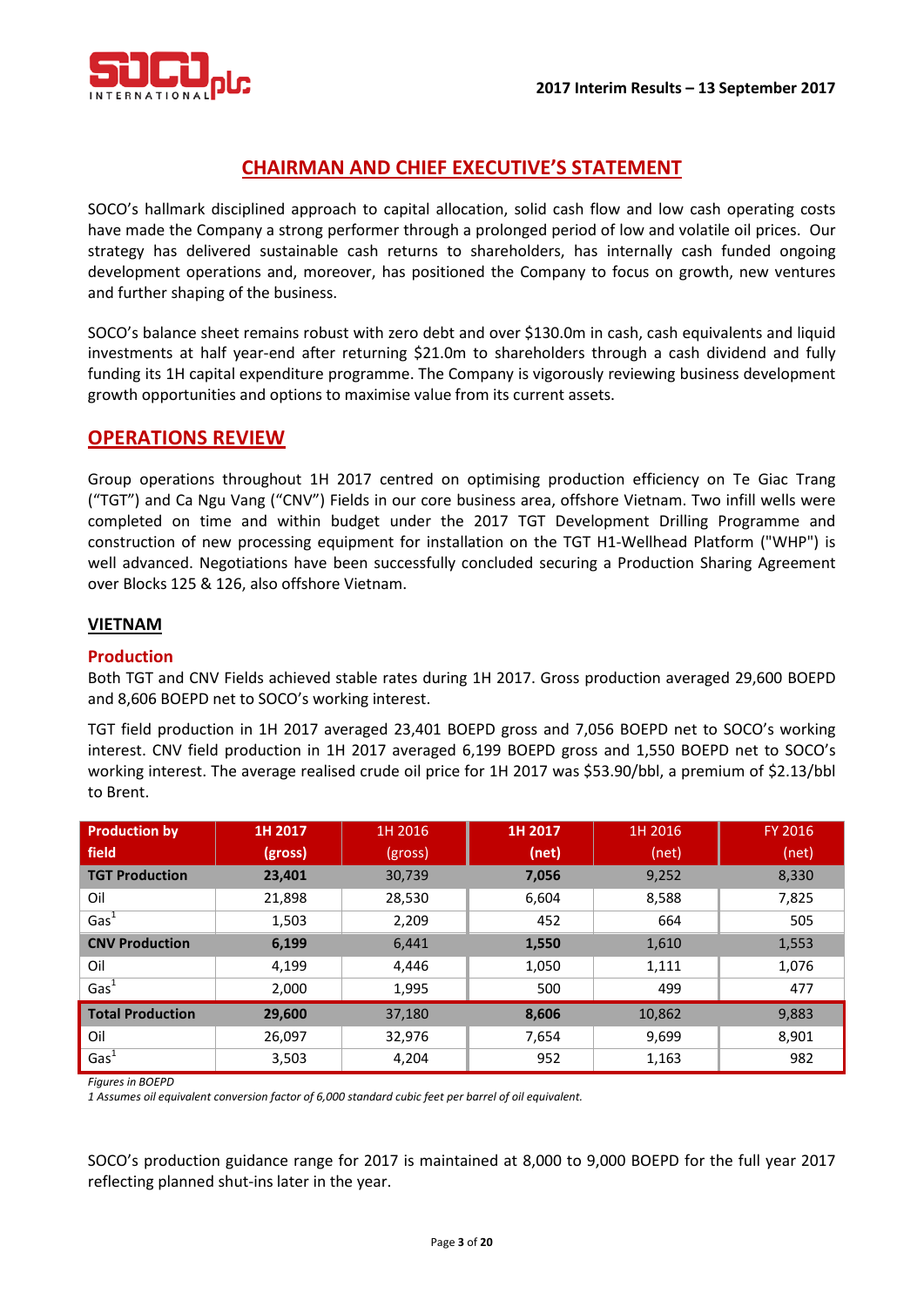

## **Block 16-1 – TGT Field**

*(30.5% working interest; operated by Hoang Long Joint Operating Company ("HLJOC"))*

TGT is currently producing from three platforms, which have a total of 28 producing wells and one injector well, and is located in the north-eastern part of Block 16-1 offshore Vietnam.

#### *TGT Field Development*

Formal approval of the updated TGT Full Field Development Plan ("FFDP") was received from the Vietnamese Government in February 2017, following submission in Q4 2016. The FFDP is a dynamic plan, incorporating development beyond 2017 and considerations resulting from prediction scenarios based on the 2016 TGT Reserve Assessment Report and the 2015 TGT Geological Model and the Dynamic Simulation. The approval provides for up to 18 additional wells, with locations and additional support to be defined at a later date, and installation of new processing equipment on the H1-WHP, with the focus being on arresting and reversing the production decline of the field.

The TGT Development Drilling Programme commenced in Q4 2016 with two infill wells on the H4-WHP. Two further infill wells were added to the programme for execution during 2017. Accordingly, drilling operations on the TGT Field resumed in March 2017 with the jack-up drilling rig, PetroVietnam Drilling VI ("PVD VI") moving on location at the H1-WHP. The TGT-30P well spudded on 8 March 2017, targeting the Miocene and Oligocene reservoir horizons in the crestal part of the H1.1 fault block. TGT-30P is now producing approximately 2,500 BOEPD with an as-expected 40% water cut.

On completion of TGT-30P, the PVD VI moved to the H5-WHP in the southern part of the field to drill the TGT–29P infill well. Drilling utilised smart completion technology to optimise hydrocarbons recovery. The TGT–29P well was tied into the production system in June 2017, after being completed on time and within budget, and is producing at approximately 1,600 BOEPD.

The third and final drilling operation in the 2017 TGT Development Drilling Programme was the resumption of the TGT-14X step-out appraisal well on the H5 south fault block, initially spudded in 2015. The high angle and long reach of the well has added complexity to drilling operations. The well was successfully drilled to the target depth, however, poor hole conditions prevented successful completion of the well. Smaller, nonstandard drilling equipment will be required to re-drill the reservoir section of the well and, consequently, completion of drilling has been deferred to the next campaign.

## *TGT Production Optimisation*

Construction of new processing equipment for installation on H1-WHP is complete and installation activities fully underway. The processing equipment will handle an additional 90,000 barrels of liquid per day ("BLPD") with specific water handling capacity of up to 65,000 barrels of water per day. This will increase the handling capacity of the total system to approximately 180,000 BLPD, allowing for higher levels of oil production at the same or higher water cut rate than previously possible.

## **Block 9-2 – CNV Field**

## *(25% working interest; operated by Hoan Vu Joint Operating Company ("HVJOC"))*

The CNV Field is located in the western part of Block 9-2 offshore Vietnam. Discussions with the Bach Ho owners are ongoing to establish the most effective means of enhancing performance through modifications at the reception terminal. Fishing operations on CNV-6PST1 to recover wireline stuck in the completion were unsuccessful. Alternative operations to work over the well are being considered for execution in 2018.

#### **Vietnam New Ventures**

Following the 2015 signing of a Memorandum of Understanding, SOCO received approval from the Vietnam government in May 2016 to enter into formal negotiations with PetroVietnam and SOVICO Holdings over a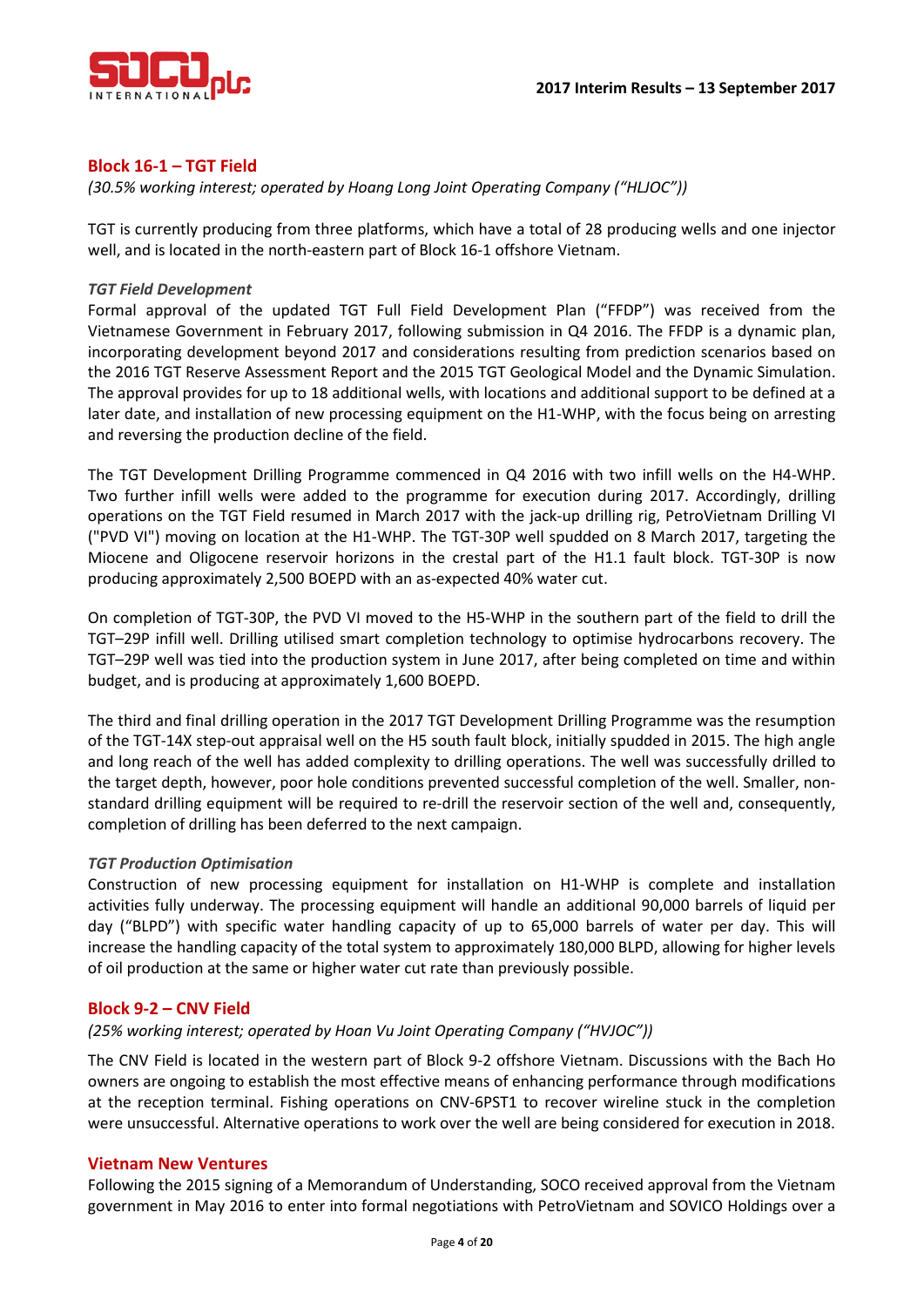

Production Sharing Contract ("PSC") for Blocks 125 & 126, offshore central Vietnam. These discussions are complete and the PSC was approved by the Vietnamese Government and Prime Minister in August 2017. Formal signature of the final PSC is being arranged and is anticipated in Q4 2017. The capital expenditure for 2017 includes the purchase of existing seismic data for Blocks 125 & 126.

Blocks 125 & 126 are in moderate to deep water in the Phu Khanh Basin, to the north of the Cuu Long Basin, and have multiple structural and stratigraphic plays observed on the available seismic data. Interpretation of the available data indicates there is good potential for source, expulsion and migration of oil with numerous reservoir and seal intervals likely. Initial activities will include reprocessing and interpretation of seismic data, with a view to there being a first exploration well potentially in 2021-2022.

## **Vietnam 2017 capital expenditure**

The firm capital expenditure budget for Vietnam remains at approx. \$35.0m and is fully funded from existing cash resources. The budget includes the funding of the 2017 TGT Development Drilling Programme, infrastructure upgrade on our existing assets and the purchase of existing seismic data for new venture Blocks 125 & 126.

## **REPUBLIC OF CONGO (BRAZZAVILLE)**

## **Marine XI Block**

## *(Operated, 40.39% working interest)*

Activity during 1H 2017 was focussed on securing production and exploitation permits in the prospect areas beyond the expiry of the exploration licence on 30 March 2017.

## *Lidongo*

A 20-year production and exploitation permit ("PEX") over the Lidongo prospect area, to the north east, commenced in Q4 2016, followed by discussions to improve its commercial terms which concluded in Q1 2017 and is pending the approval of the Congolese Ministry of Hydrocarbons. Discussions with the authorities and the Marine XII partners on commercialisation of the Lidongo area continue.

## *Loubana, Lideka East and Viodo*

Three further PEX applications were submitted in March 2017 over the three remaining prospect areas on Marine XI: Loubana in the north west, Lideka East to the south west and Viodo in the centre and south east. The Company has been informed by the Congolese Ministry of Hydrocarbons that, pending approval of the PEX applications, the Marine XI research permit is considered extended.

## **ANGOLA**

## **Cabinda North Block**

*(Non-operated, 17% working interest)*

Discussions amongst the partners and the authorities are ongoing to agree the new partnership, operator and activities during the licence extension period to April 2018. The legal documents to complete the changes are pending formal approval.

## **FINANCIAL RESULTS**

The Group retains its strong financial position despite the continuing low oil price environment. The Group has a robust balance sheet with no debt, low operating cash costs and attractive Vietnam production economics, which underpin the SOCO business model.

First half 2017 results were in line with the Company's expectations. Cash balances and liquid resources as of 30 June 2017 were \$132.0m, including \$42.7m collected in March 2017 in association with the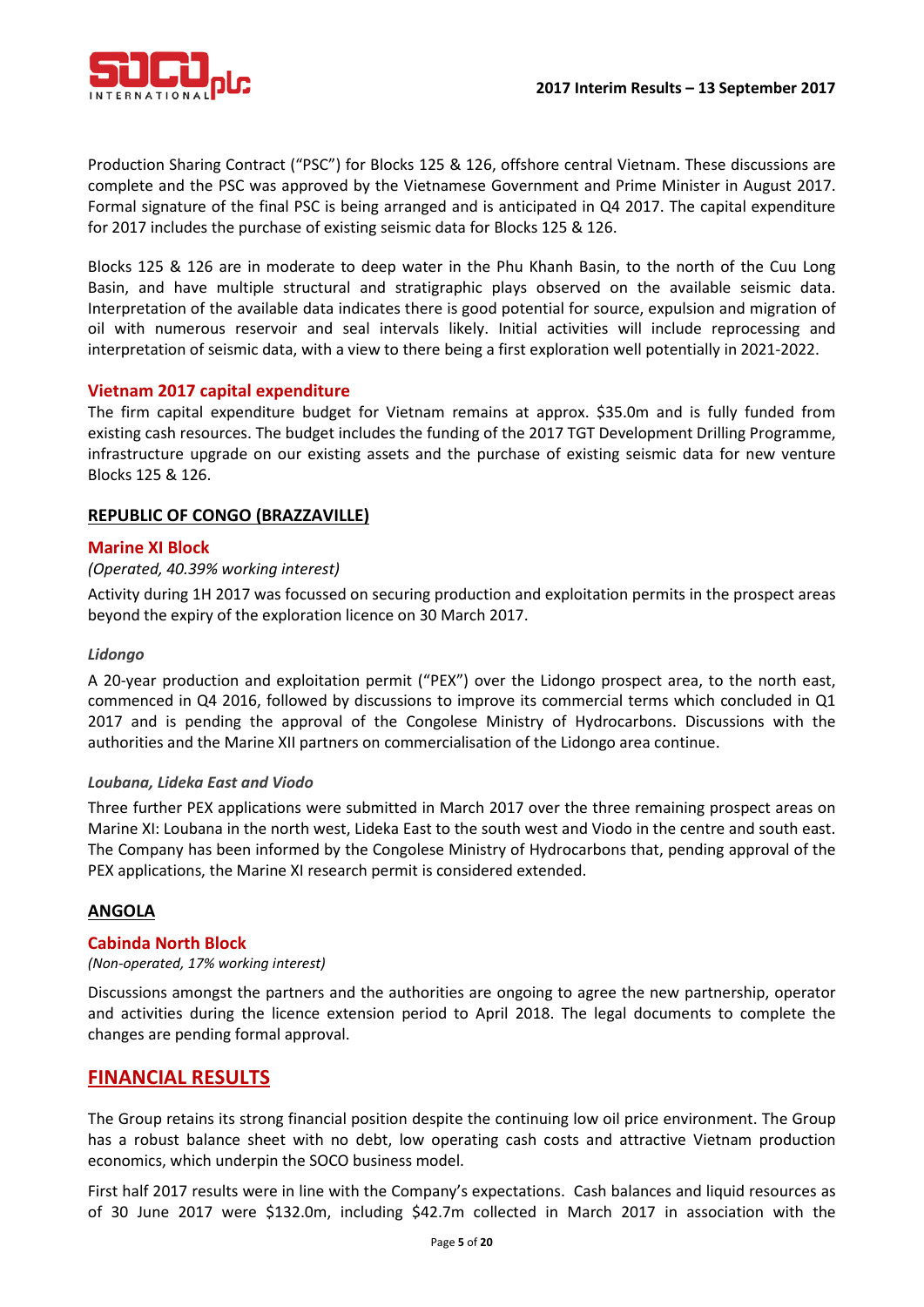

Company's full and final collection of the receivable due following the disposal of its Mongolia assets in 2005 and after returning \$21.0m in cash to shareholders through a 5p per share dividend.

Revenues for the first six months of 2017 were \$74.0m (1H 2016: \$72.7m). The average realised oil price per barrel achieved for the same period was approx. \$53.90 (1H 2016: \$40.89), representing a premium of approx. \$2/bbl to Brent; a similar premium is expected for the remainder of 2017.

A final dividend of 5 pence per share for 2016 was approved at the AGM and paid to shareholders on 16 June 2017.

The capital expenditure forecast for 2017 remains at approx. \$50.0m. In Vietnam, \$35.0m is included to cover the development drilling and infrastructure upgrade on our existing assets and the purchase of existing seismic data for the Blocks 125 & 126 new venture. \$15.0m is included for Africa to cover Marine XI PEX bonuses.

## **KEY FINANCIAL METRICS**

|                                                     | 1H 2017 | 1H 2016 |
|-----------------------------------------------------|---------|---------|
| Oil and gas revenue (\$m)                           | 74.0    | 72.7    |
| Oil price realised (\$/bbl)                         | 53.90   | 40.89   |
| Gross profit (\$m)                                  | 12.0    | 4.1     |
| Operating profit/(loss) (\$m)                       | 5.8     | (1.6)   |
| Loss for the period (\$m)                           | (6.7)   | (12.2)  |
| Net cash from operating activities (\$m)            | 27.1    | 16.2    |
| Cash capital expenditure (\$m)                      | 15.5    | 27.2    |
| Cash, cash equivalents and liquid investments (\$m) | 132.0   | 80.6    |

## **INCOME STATEMENT**

## **Revenue**

Oil and gas revenues were up slightly in the first half of 2017 to \$74.0m compared with \$72.7m in the same period last year. SOCO realised an average oil price of \$53.90/bbl compared with \$40.89 for 1H 2016. As expected, the Group's production was down during the first half to 8,606 BOEPD compared 10,862 BOEPD in the 1H 2016 (see Operations Review section).

## **Cost of Sales**

Cost of sales were \$62.0m for the six-month period to 30 June 2017, compared with \$68.6m in the same period last year, reflecting the impact from the lower production volumes, which also resulted in a lower DD&A charge in the period. Total Vietnam operating cash costs on a per barrel basis (excluding DD&A, inventory movements and sales related duties and royalties) were up at \$12.99 (1H 2016: \$10.06/bbl), a result of a largely fixed cost base being allocated over a lower number of produced barrels. The underlying operating costs remaining relatively flat at \$21.0m (1H 2016: \$20.9m).

## **Analysis of Cost of Sales**

| $$$ millions                        | 1H 2017 | 1H 2016 |
|-------------------------------------|---------|---------|
| Operating costs                     | 21.0    | 20.9    |
| Inventory movements                 | (0.8)   | (2.4)   |
| Royalty                             | 5.7     | 5.7     |
| Export duty                         | 0.9     | 0.8     |
| DD&A                                | 35.2    | 43.6    |
| <b>Total cost of sales</b>          | 62.0    | 68.6    |
| Per barrel costs, $\zeta$           | 1H 2017 | 1H 2016 |
| Operating cash costs per barrel, \$ | 12.99   | 10.06   |
| DD&A costs per barrel, \$           | 22.61   | 22.04   |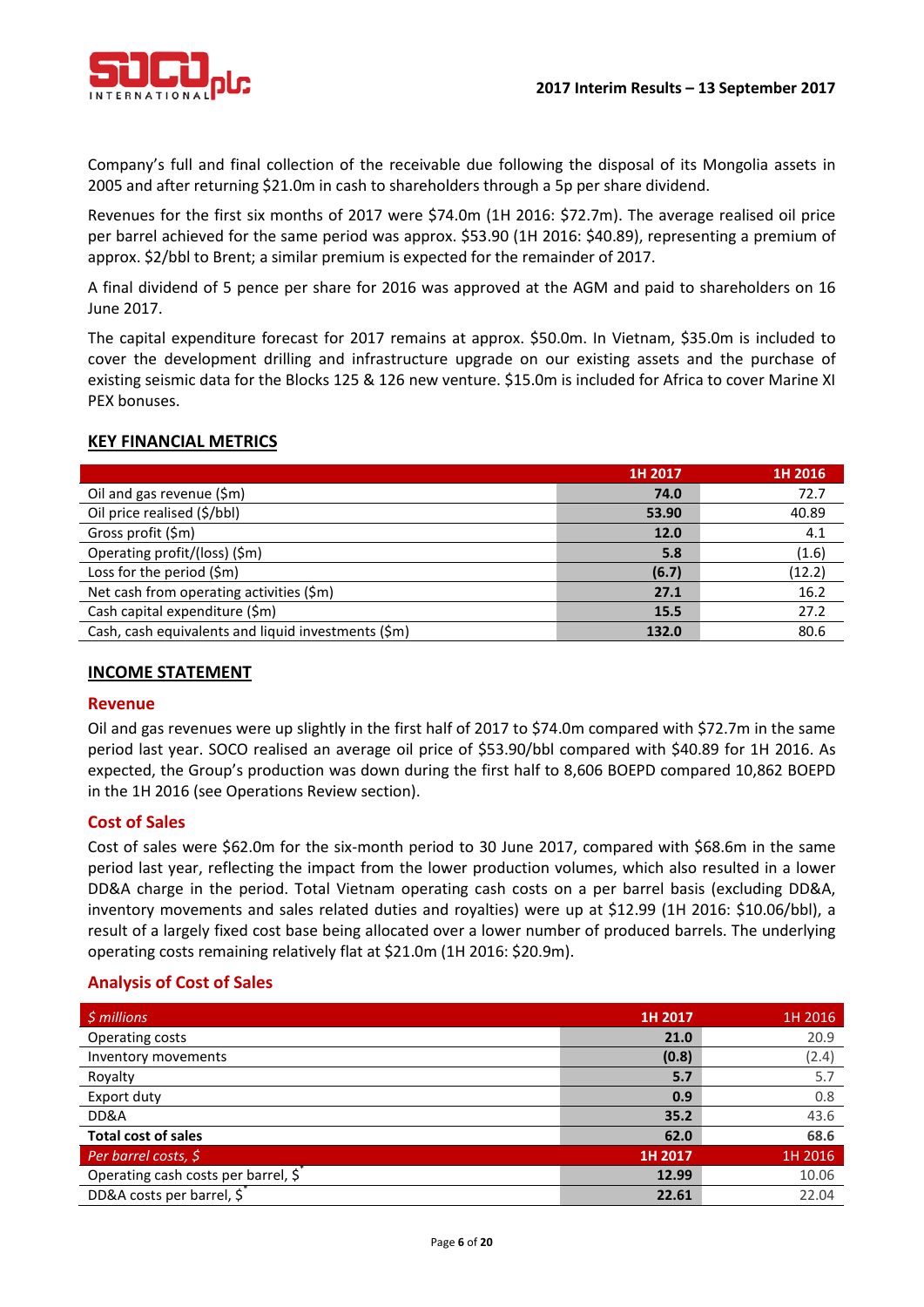

## **Administrative Expenses**

Administrative expenses were up at \$6.2m compared with \$5.7m in the equivalent period last year, reflecting the renewed effort on portfolio rationalisation and capturing new business.

## **Operating Profit/(loss)**

Operating profit for the period was \$5.8m, which primarily reflects the increased revenues and lower cost of sales (1H 2016: \$1.6m loss).

## **Tax**

The tax expense increased from \$9.7m in the six-month period ending 30 June 2016 to \$12.3m in the current reporting period consistent with higher profit. The Group's effective tax rate approximates to the statutory tax rate in Vietnam of 50% during 1H 2017 after excluding non-deductible expenditure.

## **BALANCE SHEET**

Intangible assets increased during the period by \$2.7m which represents costs associated with the Vietnam Blocks 125 & 126 and expenditure on the Congo (Brazzaville) assets.

Property, plant and equipment decreased by \$17.5m since 2016 year-end representing the capital programme offset by the six months DD&A charge.

Other receivables of \$35.4m increased by \$1.6m from the 2016 year-end which reflects the additional cash funding provided for TGT and CNV abandonment. The funds are operated by PetroVietnam and partners retain the legal rights to the funds pending commencement of abandonment operations.

Oil inventory was \$6.5m at 30 June 2017, increasing from \$5.7m at 2016 year-end. Trade and other receivables at 30 June 2017 were \$13.0m, being down \$11.7m from 2016 year-end. This decrease reflects the timing of the oil and gas sales.

The \$42.7m Subsequent Payment Amount outstanding at the 2016 year-end associated with SOCO's 2005 sale of its Mongolia interests was settled in full in March 2017.

SOCO's cash, cash equivalents and liquid investments totalled \$132.0m as at 30 June 2017, up from \$100.3m at 31 December 2016. The increase since year-end of \$31.7m is mainly a result of the recovery of the \$42.7m Subsequent Payment Amount, production inflows from Vietnam, offset by cash outflows for the capital programme and the payment of the dividend in June 2017.

Trade and other payables were \$24.1m at the current period-end, up from \$22.4m at 31 December 2016 mainly due to the status of the work programme in Vietnam. Tax payable of \$5.1m was down \$4.1m from \$9.2m as at the end of 2016.

Deferred tax liabilities have decreased to \$157.8m at 30 June 2017 from \$165.7m at 31 December 2016.

Long term provisions comprise the Group's decommissioning obligations in Vietnam which have increased to \$64.9m as at 30 June 2017 from \$62.9m at 2016 year-end.

## **CASH FLOW**

Net cash flows from operating activities for the first six months of 2017 comprise the Group's continuing Vietnam operations and amounted to \$27.1m (1H 2016: \$16.2m). This increase is mainly the result of an increase in realised oil prices offset by a reduction in production volumes and associated cost of sales from the TGT and CNV Fields including the associated impact on working capital movements.

Capital expenditure for the period ending 30 June 2017 was \$15.5m (1H 2016: \$27.2m). This reduction period on period reflects our strategy of discipline around capital spend.

The Group made a final dividend payment to shareholders of \$21.0m in the period (1H 2016: \$9.4m).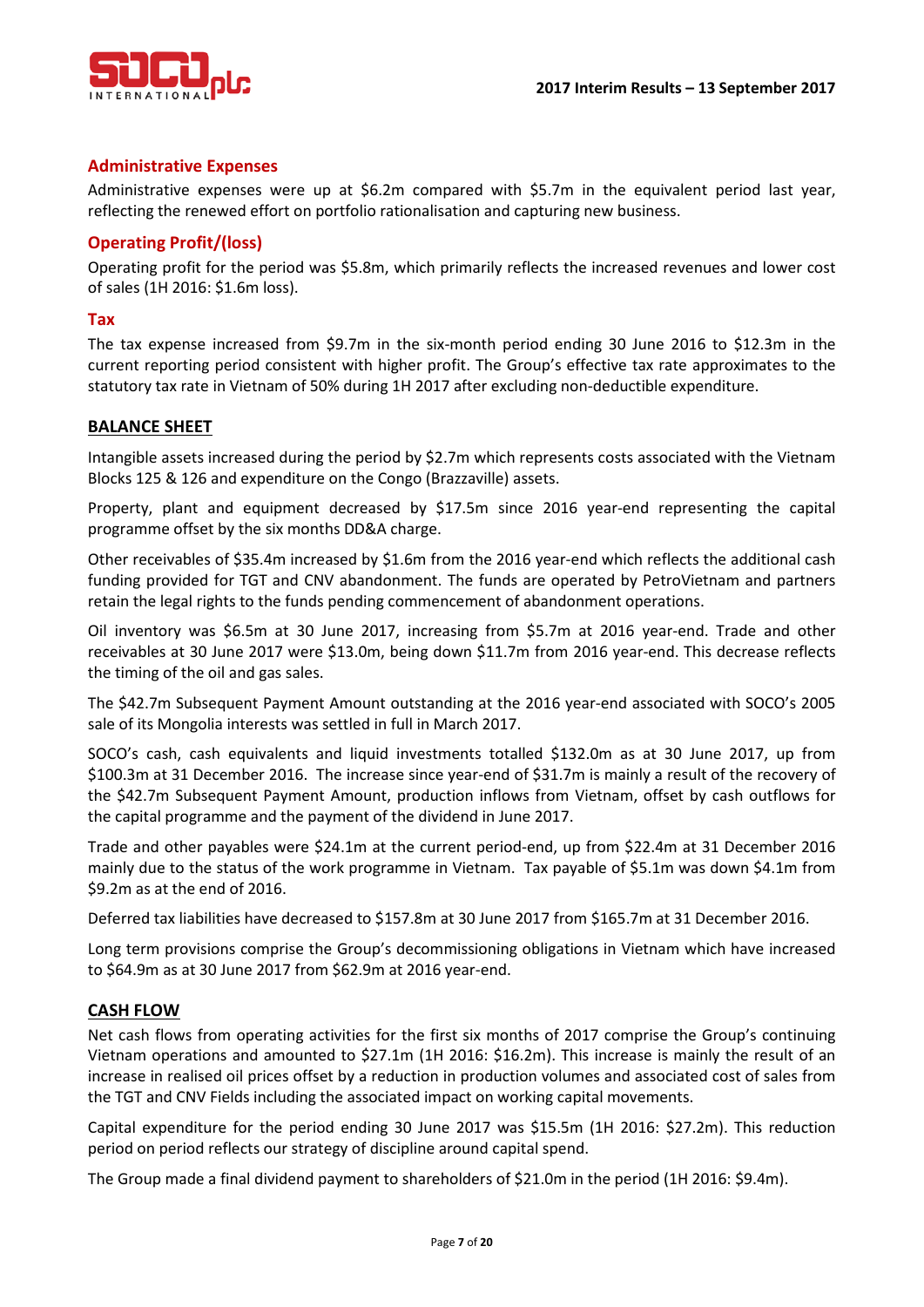

## **RELATED PARTY TRANSACTIONS**

There have been no new material related party transactions in the period and there have been no material changes to the related party transactions described in Note 35 to the Consolidated Financial Statements contained in the 2016 Annual Report and Accounts.

## **RISKS AND UNCERTAINTIES**

There are a number of potential risks and uncertainties which could have a material impact on the Group's performance over the remaining six months of 2017 and could cause actual results to differ materially from expected and historical results. The principal risks and uncertainties, along with the mitigation measures in place to reduce risks to acceptable levels, remain unchanged from those published in the 2016 Annual Report and Accounts and are summarised below:

- Health, safety, environment and social risks arising due to the nature and location of the Group's activities
- Operational risk in conducting exploration, drilling, construction and production operations in the upstream oil and gas industry
- Empowerment risk the conduct of international operations requires the delegation of a degree of decision making to partners, contractors and locally based personnel
- Reserves risk inherent uncertainties in the application of standard recognised evaluation techniques to estimate proven and probable reserves
- Stakeholder and Reputational risk associated with the conduct of oil and gas activity in locations where social and environmental matters may be highly sensitive both on the ground and as perceived globally
- Commodity price risk associated with the Group's sales of oil and gas
- Liquidity and credit risk associated with meeting the Group's cash requirements
- Capital risk management associated with ensuring that the Group will be able to continue as a going concern while maximising the return to shareholders
- Strategic risk associated with ensuring the Company is well funded to deliver on its capital commitments and business development opportunities
- Human resource risk associated with retention and recruitment of high quality personnel

Further information on the above principal risks and uncertainties facing the Group is included in the Risk Management section of the 2016 Annual Report and Accounts and in Note 4 to the Consolidated Financial Statements in that report in relation to reserves estimation risk and its impact on the Consolidated Financial Statements.

Additional information therein includes the manner in which the Group seeks to mitigate each of its principal risks, including those that may be impacted by a global transition to a lower carbon intensity economy in response to climate change.

## **GOING CONCERN**

It should be recognised that any consideration of the foreseeable future involves making a judgement, at a particular point in time, about future events which are inherently uncertain. Nevertheless, at the time of preparation of these accounts and after making enquiries, the Directors have a reasonable expectation that the Group has adequate resources to continue operating for the foreseeable future. For this reason, and taking into consideration any additional factors, they continue to adopt the going concern basis in preparing the accounts.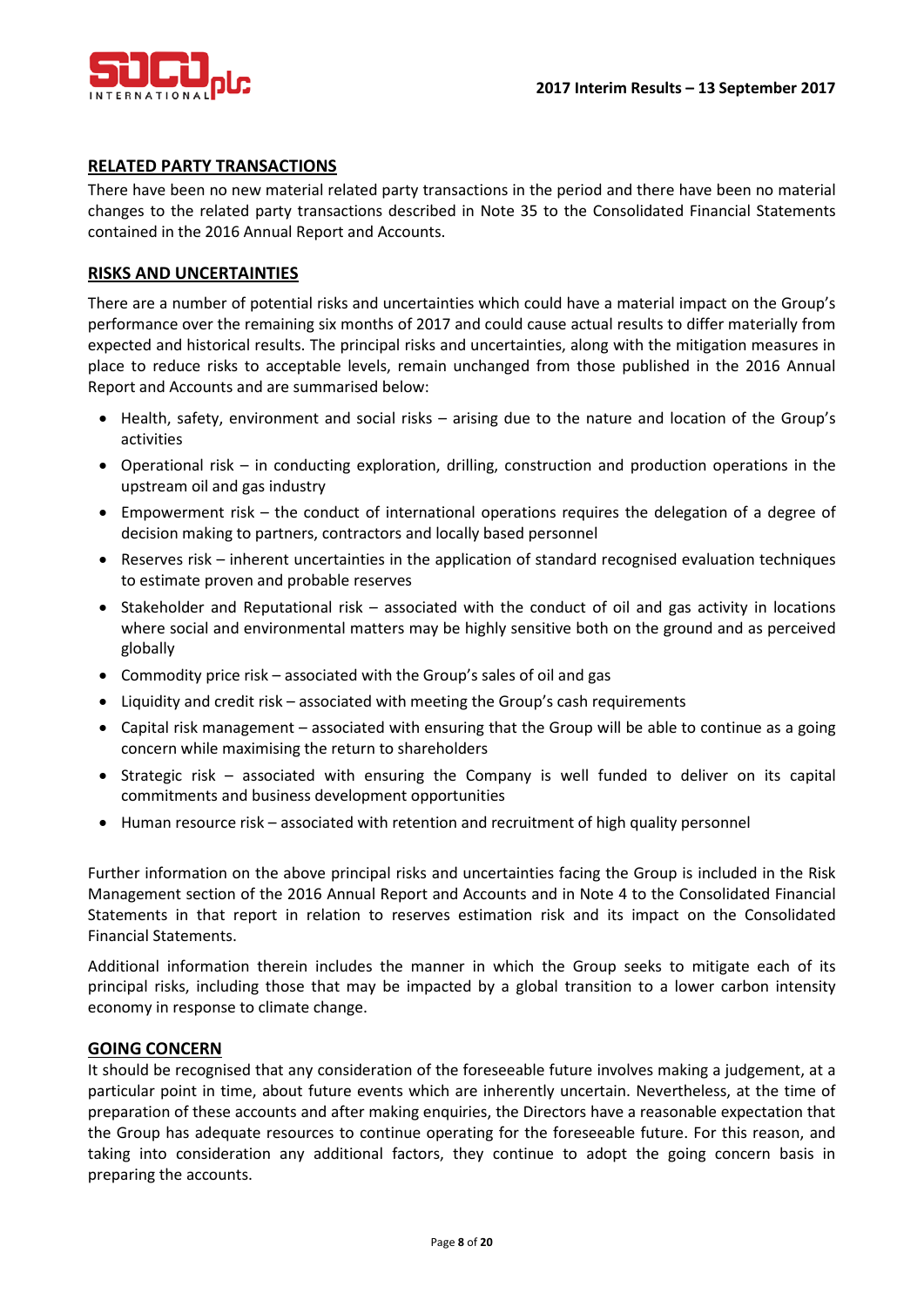# **CORPORATE**

## **Director Changes**

Roger Cagle and Cynthia Cagle, each an Executive Director, have decided to retire in the second half of 2018 after over 20 years with the Company. Each will step down from the Board with effect from 12 November 2017, but will continue in employment with the Group until 11 September 2018.

Mike Watts, who stood down as a non-executive Director to co-head Business Development for the Group in January 2017, will re-join the Board as Managing Director on 12 November 2017. Jann Brown, now cohead of Business Development for the Group, will also join the Board on that date as Managing Director and Chief Financial Officer.

Rob Gray, the Board's Senior Independent Director, replaced Mike Watts as Chairman of the Audit & Risk Committee.

Corporate governance remains a priority as reflected in SOCO's programme of Board refreshment. Whilst we believe that the continuing Directors comprise an appropriately balanced Board, with the experience and attributes critical to the success of the Company, we will continue to review the balance and effectiveness of the Board with a view to adding independent non-executives commensurate with our size and need.

## **Dividend**

Following approval at the Company's AGM in June, SOCO paid a final dividend to shareholders of 5 pence per share (\$21.0m). The Board will decide on the level of future cash returns in light of the oil price, cash flow generation from Vietnam and expected capital expenditure at the time.

## **STRATEGIC OUTLOOK**

For the remainder of 2017, our focus will continue to be three-fold:

- 1) Maintaining our disciplined approach to capital allocation;
- 2) Optimising production from the TGT Field, our major producing asset; and
- 3) Rationalisation and growing the portfolio of assets.

Our operational priorities continue to be optimisation of production in Vietnam, with the installation of new processing equipment on H1-WHP during 2H 2017. Production guidance for 2017 is maintained at 8,000 to 9,000 BOEPD for the full year 2017.

In Q4 2017, we expect to announce a new PSC over the two blocks 125 & 126, offshore Vietnam, adding to our existing strong presence in the region. Maximisation of value from our Africa exploration portfolio remains a priority.

The Company is well positioned for growth. It is the intention to use this platform to grow the business and deliver value by maintaining focus on capital discipline, capital allocation and capital return.

*Rui de Sousa* Chairman

*Ed Story* President and Chief Executive Officer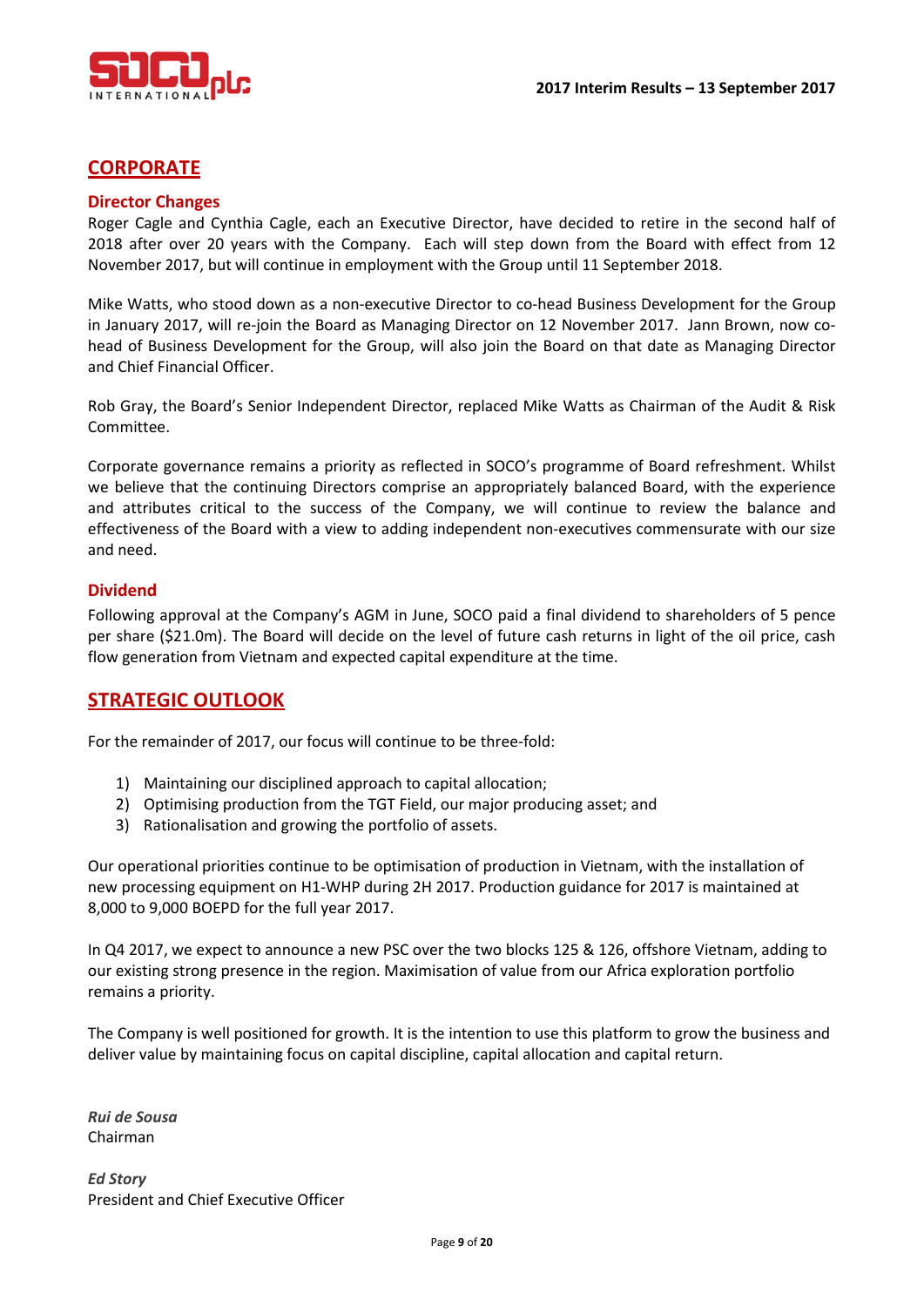

## **RESPONSIBILITY STATEMENT**

We confirm to the best of our knowledge:

- The condensed set of financial statements has been prepared in accordance with IAS 34 Interim Financial Reporting;
- The interim management report includes a fair review of the information required by DTR 4.2.7R (indication of important events during the first six months and description of principal risks and uncertainties for the remaining six months of the year); and
- The interim management report includes a fair review of the information required by DTR 4.2.8R (disclosure of related parties' transaction and changes therein).

## **By order of the Board**

Roger Cagle Deputy Chief Executive Officer and Chief Financial Officer 12 September 2017

## **DISCLAIMER**

This Interim Report has been prepared solely to provide additional information to shareholders to assess the Group's strategies and the potential for those strategies to succeed. The Half Year Report should not be relied on by any other party or for any other purpose.

The Interim Report contains certain forward-looking statements. These statements are made by the Directors in good faith based on the information available to them up to the time of their approval of this report and such statements should be treated with caution due to the inherent uncertainties, including both economic and business risk factors, underlying any such forward-looking information.

\* See Glossary

\_\_\_\_\_\_\_\_\_\_\_\_\_\_\_\_\_\_\_\_\_\_\_\_\_\_\_\_\_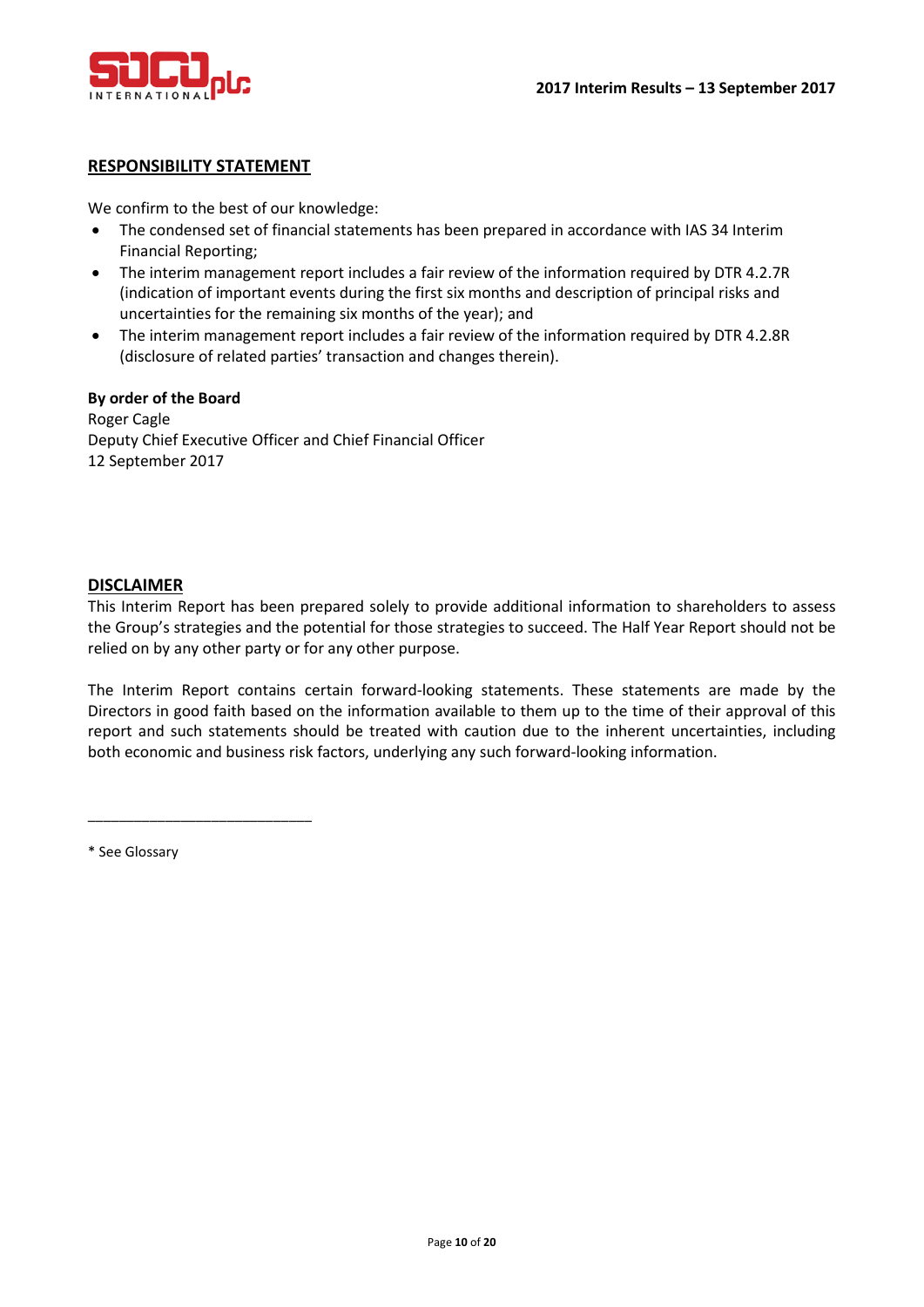

# **INDEPENDENT REVIEW REPORT TO SOCO INTERNATIONAL PLC**

We have been engaged by the company to review the condensed consolidated set of financial statements in the half-yearly financial report for the six months ended 30 June 2017 which comprises the condensed consolidated income statement, condensed consolidated statement of comprehensive income, the condensed consolidated balance sheet, the statement of changes in equity, the condensed consolidated cash flow statement and related notes 1 to 9. We have read the other information contained in the halfyearly financial report and considered whether it contains any apparent misstatements or material inconsistencies with the information in the condensed set of financial statements.

This report is made solely to the company in accordance with International Standard on Review Engagements (UK and Ireland) 2410 "Review of Interim Financial Information Performed by the Independent Auditor of the Entity" issued by the Auditing Practices Board. Our work has been undertaken so that we might state to the company those matters we are required to state to it in an independent review report and for no other purpose. To the fullest extent permitted by law, we do not accept or assume responsibility to anyone other than the company, for our review work, for this report, or for the conclusions we have formed.

## **Directors' responsibilities**

The half-yearly financial report is the responsibility of, and has been approved by, the directors. The directors are responsible for preparing the half-yearly financial report in accordance with the Disclosure and Transparency Rules of the United Kingdom's Financial Conduct Authority.

As disclosed in note 2, the annual financial statements of the group are prepared in accordance with IFRSs as adopted by the European Union. The condensed set of financial statements included in this half-yearly financial report has been prepared in accordance with International Accounting Standard 34 "Interim Financial Reporting" as adopted by the European Union.

## **Our responsibility**

Our responsibility is to express to the Company a conclusion on the condensed set of financial statements in the half-yearly financial report based on our review.

## **Scope of review**

We conducted our review in accordance with International Standard on Review Engagements (UK and Ireland) 2410 "Review of Interim Financial Information Performed by the Independent Auditor of the Entity" issued by the Auditing Practices Board for use in the United Kingdom. A review of interim financial information consists of making inquiries, primarily of persons responsible for financial and accounting matters, and applying analytical and other review procedures. A review is substantially less in scope than an audit conducted in accordance with International Standards on Auditing (UK) and consequently does not enable us to obtain assurance that we would become aware of all significant matters that might be identified in an audit. Accordingly, we do not express an audit opinion.

## **Conclusion**

Based on our review, nothing has come to our attention that causes us to believe that the condensed set of financial statements in the half-yearly financial report for the six months ended 30 June 2017 is not prepared, in all material respects, in accordance with International Accounting Standard 34 as adopted by the European Union and the Disclosure and Transparency Rules of the United Kingdom's Financial Conduct Authority.

## **Deloitte LLP**

Statutory Auditor London, United Kingdom 12 September 2017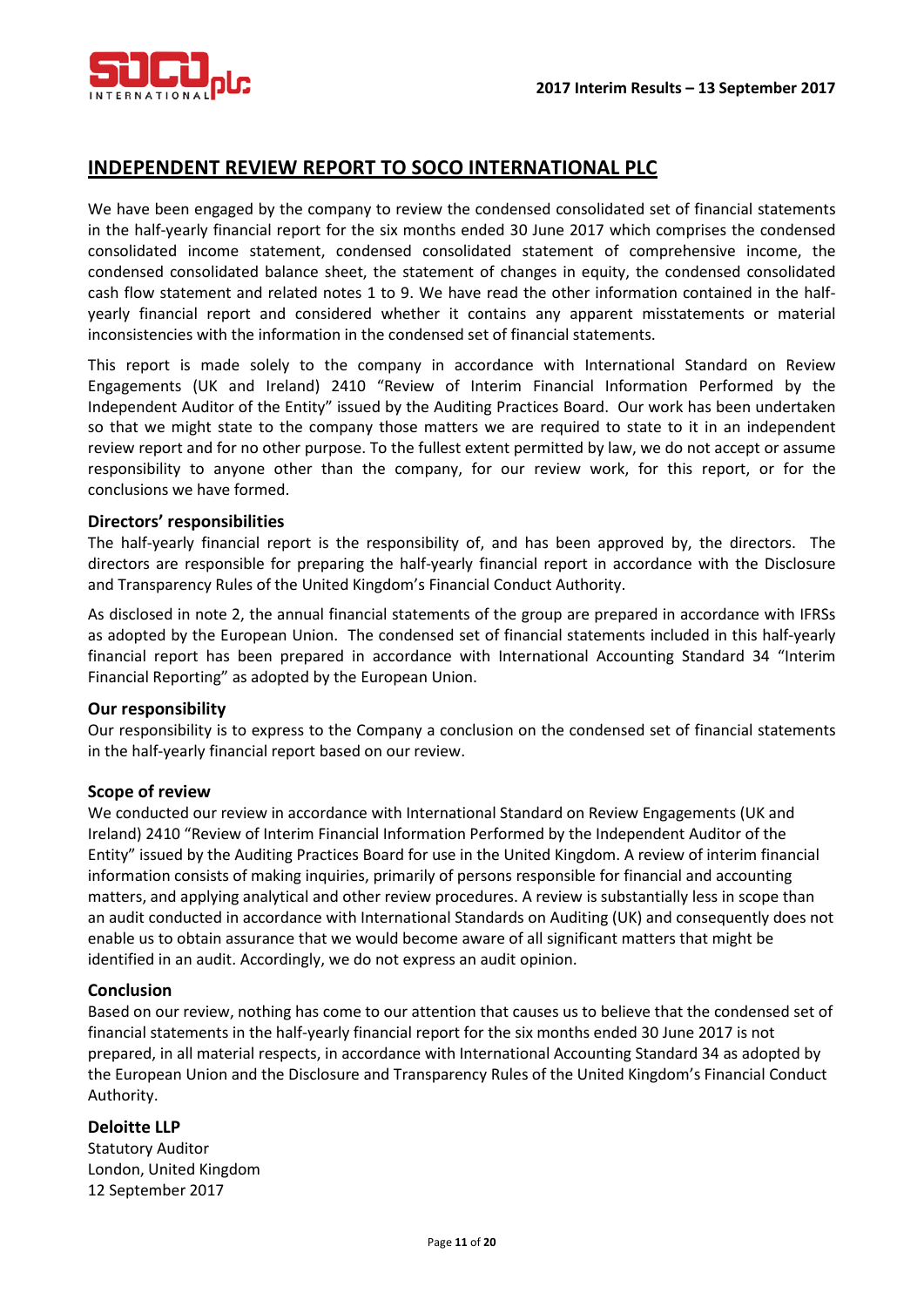

# **CONDENSED CONSOLIDATED INCOME STATEMENT**

|                                |              | (unaudited)      | (unaudited)      |            |
|--------------------------------|--------------|------------------|------------------|------------|
|                                |              | six months ended | six months ended | year ended |
|                                |              | 30 Jun 17        | 30 Jun 16        | 31 Dec 16  |
|                                | <b>Notes</b> | \$ million       | \$ million       | \$ million |
| Revenue                        |              | 74.0             | 72.7             | 154.6      |
| Cost of sales                  | 3            | (62.0)           | (68.6)           | (135.0)    |
|                                | $\sqrt{4}$   |                  |                  |            |
| <b>Gross profit</b>            |              | 12.0             | 4.1              | 19.6       |
| Administrative expenses        |              | (6.2)            | (5.7)            | (13.5)     |
| Exploration write back         |              |                  |                  | $1.1\,$    |
| <b>Operating profit/(loss)</b> |              | 5.8              | (1.6)            | 7.2        |
| Investment revenue             |              | 0.6              | 0.2              | $0.5\,$    |
| Finance costs                  |              | (0.8)            | (1.1)            | (2.0)      |
| Profit/(loss) before tax       | $\mathsf 3$  | 5.6              | (2.5)            | 5.7        |
| Tax                            | 5            | (12.3)           | (9.7)            | (24.0)     |
| Loss for the period            |              | (6.7)            | (12.2)           | (18.3)     |
|                                |              |                  |                  |            |
| Loss per share (cents)         | 6            |                  |                  |            |
| <b>Basic</b>                   |              | (2.0)            | (3.7)            | (5.6)      |
| <b>Diluted</b>                 |              | (2.0)            | (3.7)            | (5.6)      |

**The results are from continuing activities only.**

# **CONDENSED CONSOLIDATED STATEMENT OF COMPREHENSIVE INCOME**

|                                                                                       | (unaudited)      | (unaudited)      |            |
|---------------------------------------------------------------------------------------|------------------|------------------|------------|
|                                                                                       | six months ended | six months ended | year ended |
|                                                                                       | 30 Jun 17        | 30 Jun 16        | 31 Dec 16  |
|                                                                                       | \$ million       | \$ million       | \$ million |
| Loss for the period<br>Items that may be subsequently reclassified to profit or loss: | (6.7)            | (12.2)           | (18.3)     |
| Unrealised currency translation differences                                           | (0.1)            | 0.4              | (0.2)      |
| Total comprehensive loss for the period                                               | (6.8)            | (11.8)           | (18.5)     |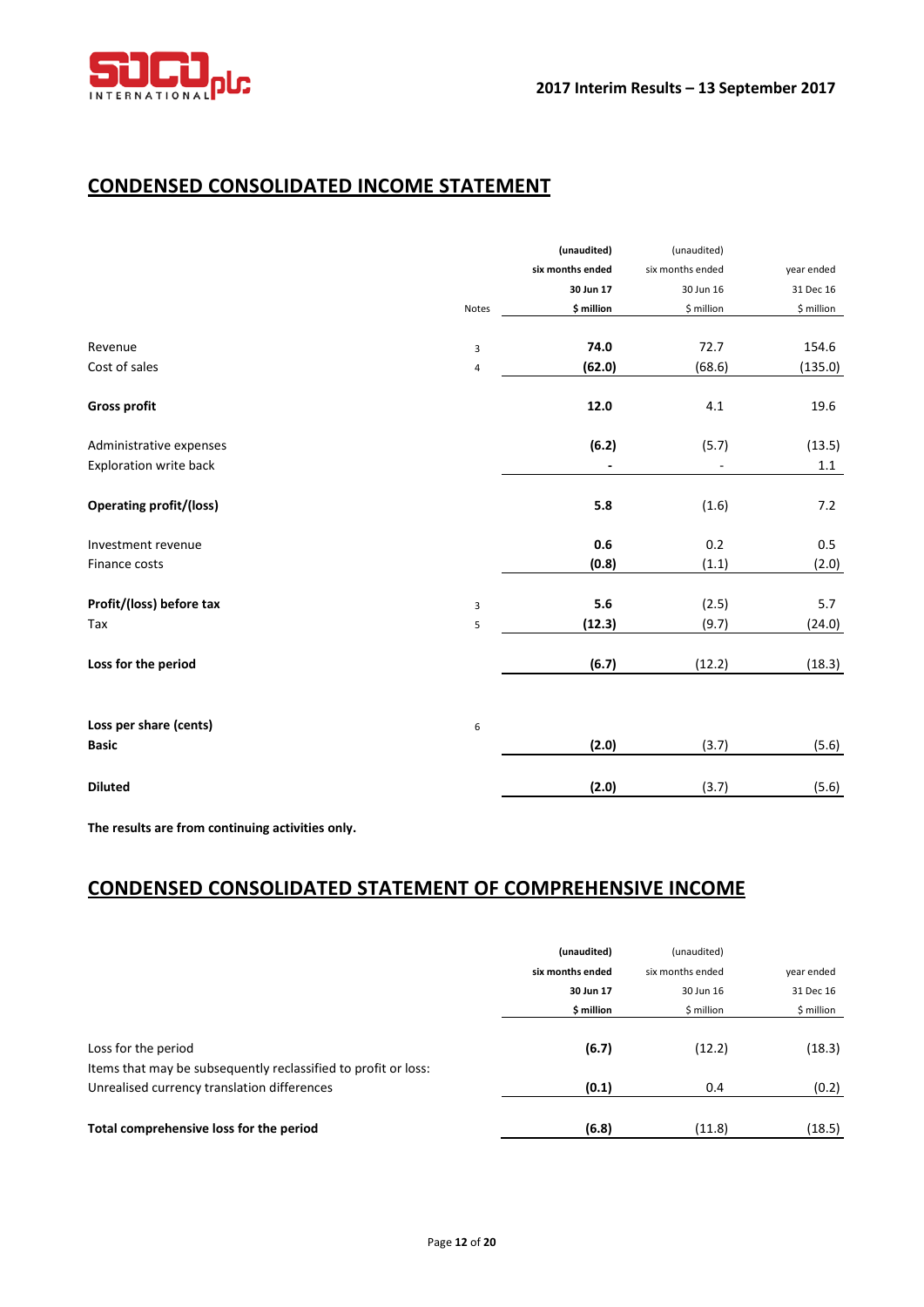

# **CONDENSED CONSOLIDATED BALANCE SHEET**

|                                |                          | (unaudited) | (unaudited) |             |
|--------------------------------|--------------------------|-------------|-------------|-------------|
|                                |                          | 30 Jun 17   | 30 Jun 16   | 31 Dec 16   |
|                                | Note                     | \$ million  | \$ million  | $$$ million |
| <b>Non-current assets</b>      |                          |             |             |             |
| Intangible assets              |                          | 220.9       | 214.8       | 218.2       |
|                                |                          |             |             |             |
| Property, plant and equipment  |                          | 673.1       | 718.1       | 690.6       |
| Other receivables              |                          | 35.4        | 31.8        | 33.8        |
|                                |                          | 929.4       | 964.7       | 942.6       |
| <b>Current assets</b>          |                          |             |             |             |
| Inventories                    |                          | 6.5         | 5.5         | 5.7         |
| Trade and other receivables    |                          | 13.0        | 30.4        | 24.7        |
| Tax receivables                |                          | 0.6         | 0.6         | 0.7         |
| Financial asset                | $\overline{\phantom{a}}$ |             | 52.7        | 42.7        |
| Liquid investments             |                          | 25.3        | 10.3        | 15.3        |
| Cash and cash equivalents      |                          | 106.7       | 70.3        | 85.0        |
|                                |                          |             |             |             |
|                                |                          | 152.1       | 169.8       | 174.1       |
| <b>Total assets</b>            |                          | 1,081.5     | 1,134.5     | 1,116.7     |
| <b>Current liabilities</b>     |                          |             |             |             |
| Trade and other payables       |                          | (24.1)      | (21.6)      | (22.4)      |
| Tax payables                   |                          | (5.1)       | (6.8)       | (9.2)       |
|                                |                          |             |             |             |
|                                |                          | (29.2)      | (28.4)      | (31.6)      |
| <b>Non-current liabilities</b> |                          |             |             |             |
| Deferred tax liabilities       |                          | (157.8)     | (173.7)     | (165.7)     |
| Long term provisions           |                          | (64.9)      | (61.0)      | (62.9)      |
|                                |                          |             |             |             |
|                                |                          | (222.7)     | (234.7)     | (228.6)     |
| <b>Total liabilities</b>       |                          | (251.9)     | (263.1)     | (260.2)     |
| <b>Net assets</b>              |                          | 829.6       | 871.4       | 856.5       |
|                                |                          |             |             |             |
| <b>Equity</b>                  |                          |             |             |             |
| Share capital                  |                          | 27.6        | 27.6        | 27.6        |
| Other reserves                 |                          | 244.7       | 242.4       | 243.8       |
| Retained earnings              |                          | 557.3       | 601.4       | 585.1       |
| <b>Total equity</b>            |                          | 829.6       | 871.4       | 856.5       |
|                                |                          |             |             |             |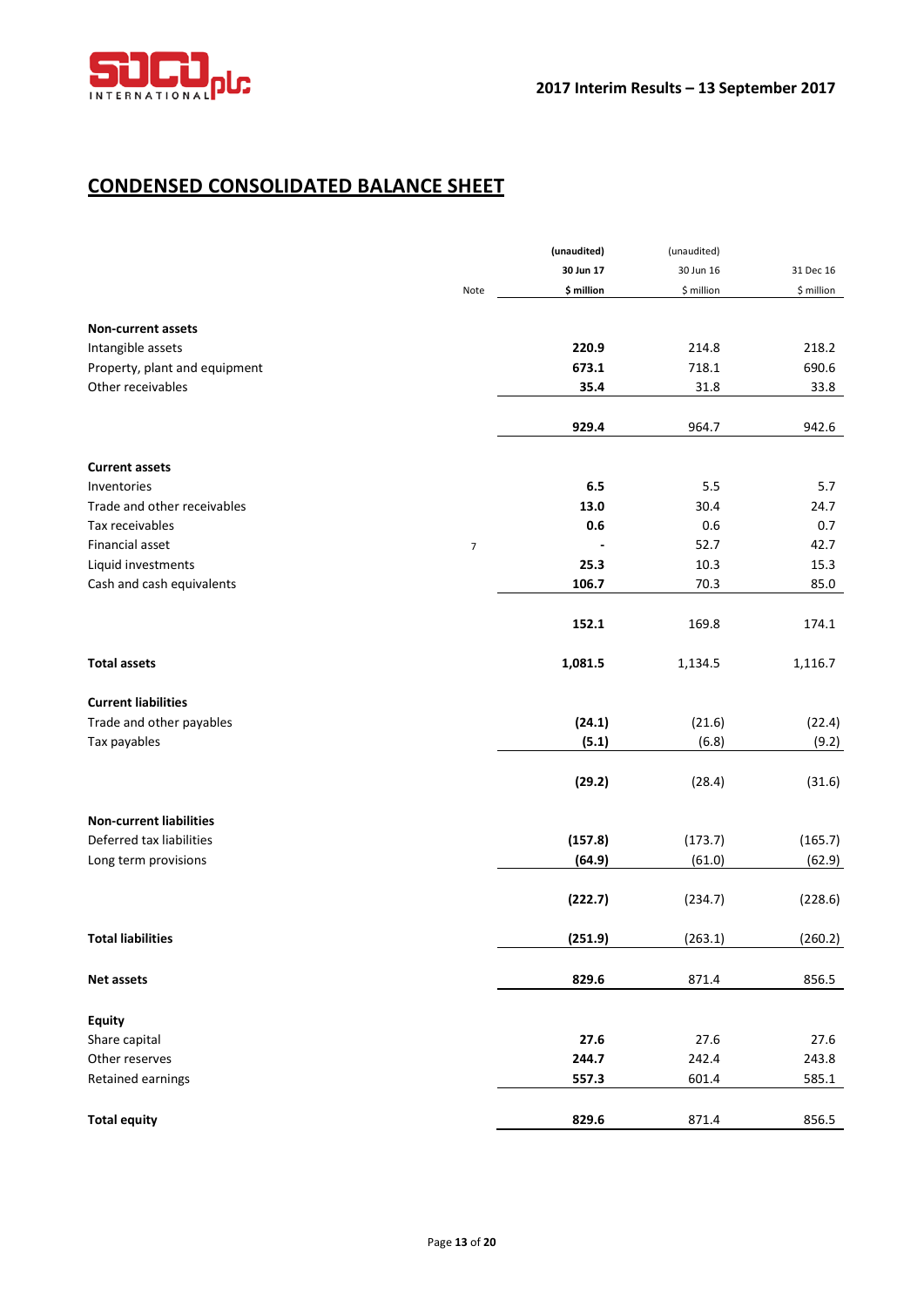

# **STATEMENT OF CHANGES IN EQUITY**

|                                             | Called up share<br>capital | Other reserves | Retained<br>earnings | Total      |
|---------------------------------------------|----------------------------|----------------|----------------------|------------|
|                                             | \$ million                 | \$ million     | \$ million           | \$ million |
| As at 1 January 2016                        | 27.6                       | 242.3          | 622.6                | 892.5      |
| Loss for the period                         | $\sim$                     | ÷,             | (12.2)               | (12.2)     |
| Unrealised currency translation differences |                            | (0.4)          | 0.5                  | 0.1        |
| <b>Distributions</b>                        |                            |                | (9.4)                | (9.4)      |
| Share-based payments                        |                            | 0.4            |                      | 0.4        |
| Transfer relating to share-based payments   |                            | 0.1            | (0.1)                |            |
| As at 30 June 2016 (unaudited)              | 27.6                       | 242.4          | 601.4                | 871.4      |
| Loss for the period                         |                            |                | (6.1)                | (6.1)      |
| Unrealised currency translation differences |                            | 0.2            | (0.7)                | (0.5)      |
| <b>Distributions</b>                        |                            |                | (8.1)                | (8.1)      |
| Share-based payments                        |                            | (0.2)          |                      | (0.2)      |
| Transfer relating to share-based payments   |                            | 1.4            | (1.4)                |            |
| As at 1 January 2017                        | 27.6                       | 243.8          | 585.1                | 856.5      |
| Loss for the period                         |                            |                | (6.7)                | (6.7)      |
| Unrealised currency translation differences |                            | 0.3            | (0.1)                | 0.2        |
| <b>Distributions</b>                        |                            |                | (21.0)               | (21.0)     |
| Share-based payments                        |                            | 0.6            |                      | 0.6        |
| As at 30 June 2017 (unaudited)              | 27.6                       | 244.7          | 557.3                | 829.6      |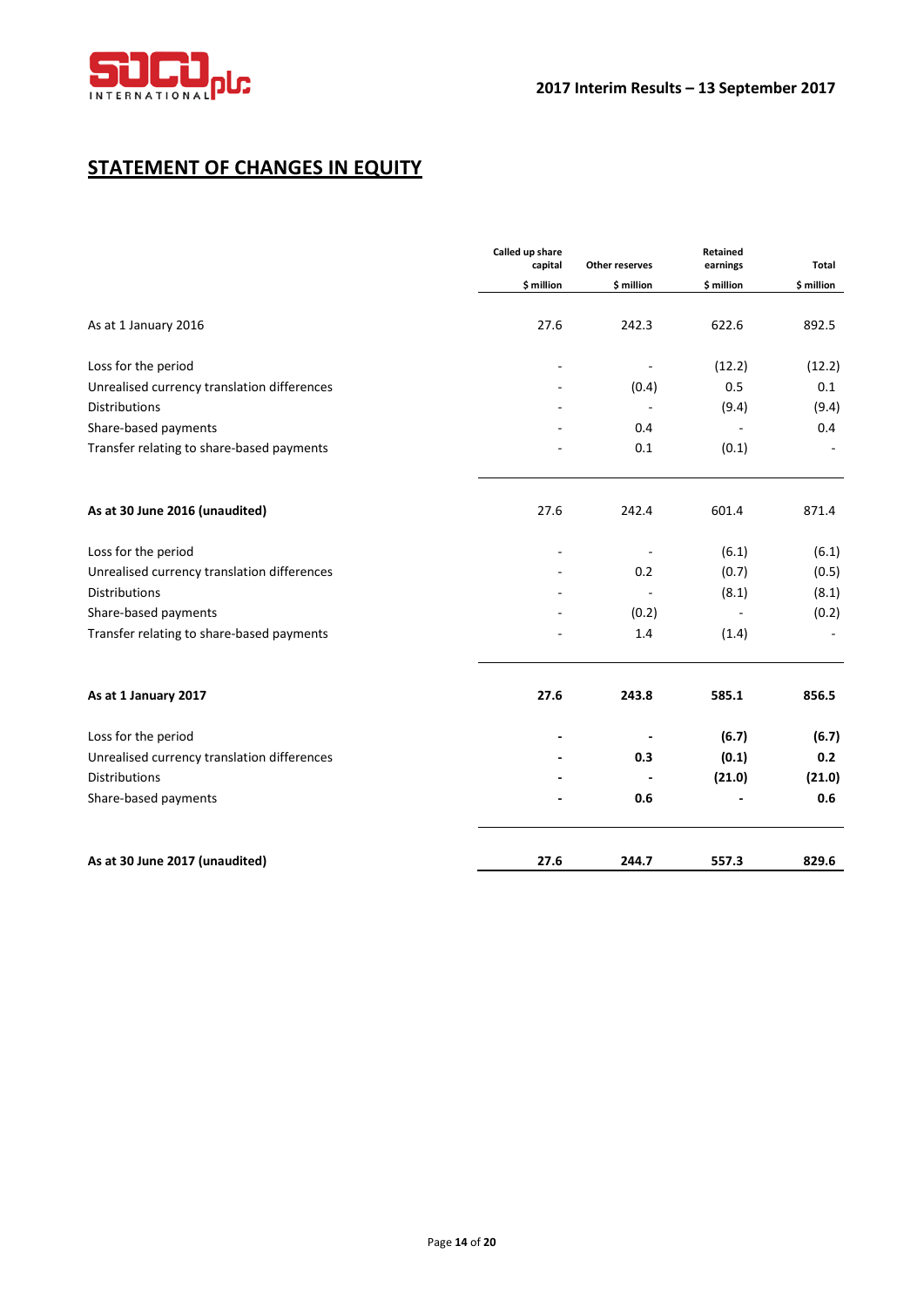

# **CONDENSED CONSOLIDATED CASH FLOW STATEMENT**

|                                                         | (unaudited)      | (unaudited)      |            |
|---------------------------------------------------------|------------------|------------------|------------|
|                                                         | six months ended | six months ended | year ended |
|                                                         | 30 Jun 17        | 30 Jun 16        | 31 Dec 16  |
| Note                                                    | \$ million       | \$ million       | \$ million |
| Net cash from operating activities<br>8                 | 27.1             | 16.2             | 46.0       |
|                                                         |                  |                  |            |
| <b>Investing activities</b>                             |                  |                  |            |
| Purchase of intangible assets                           | (2.8)            | (24.3)           | (27.4)     |
| Purchase of property, plant and equipment               | (12.7)           | (2.9)            | (8.4)      |
| Increase in liquid investments <sup>1</sup>             | (10.0)           | (10.3)           | (15.3)     |
| Payment to abandonment fund                             | (1.6)            | (2.3)            | (4.3)      |
| Deferred proceeds on disposal of Mongolia assets        | 42.7             |                  | 10.0       |
| Net cash from/(used in) investing activities            | 15.6             | (39.8)           | (45.4)     |
|                                                         |                  |                  |            |
| <b>Financing activities</b>                             |                  |                  |            |
| Share-based payments                                    | (0.3)            | (0.2)            | (0.9)      |
| <b>Distributions</b>                                    | (21.0)           | (9.4)            | (17.5)     |
|                                                         |                  |                  |            |
| Net cash used in financing activities                   | (21.3)           | (9.6)            | (18.4)     |
|                                                         |                  |                  |            |
| Net increase/(decrease) in cash and cash equivalents    | 21.4             | (33.2)           | (17.8)     |
| Cash and cash equivalents at beginning of period        | 85.0             | 103.6            | 103.6      |
|                                                         |                  |                  |            |
| Effect of foreign exchange rate changes                 | 0.3              | (0.1)            | (0.8)      |
|                                                         |                  |                  |            |
| Cash and cash equivalents at end of period <sup>1</sup> | 106.7            | 70.3             | 85.0       |

 $1$  Liquid investments comprise short term liquid investments of between three to six months maturity while cash and cash equivalents (which are presented as a single class of asset on the balance sheet) comprise cash at bank and other short term highly liquid investments of less than three months maturity that are readily convertible to a known amount of cash and which are subject to an insignificant risk of change in value. The combined cash and cash equivalents and liquid investments balance at 30 June 2017 was \$132.0m (1H 2016: \$80.6m).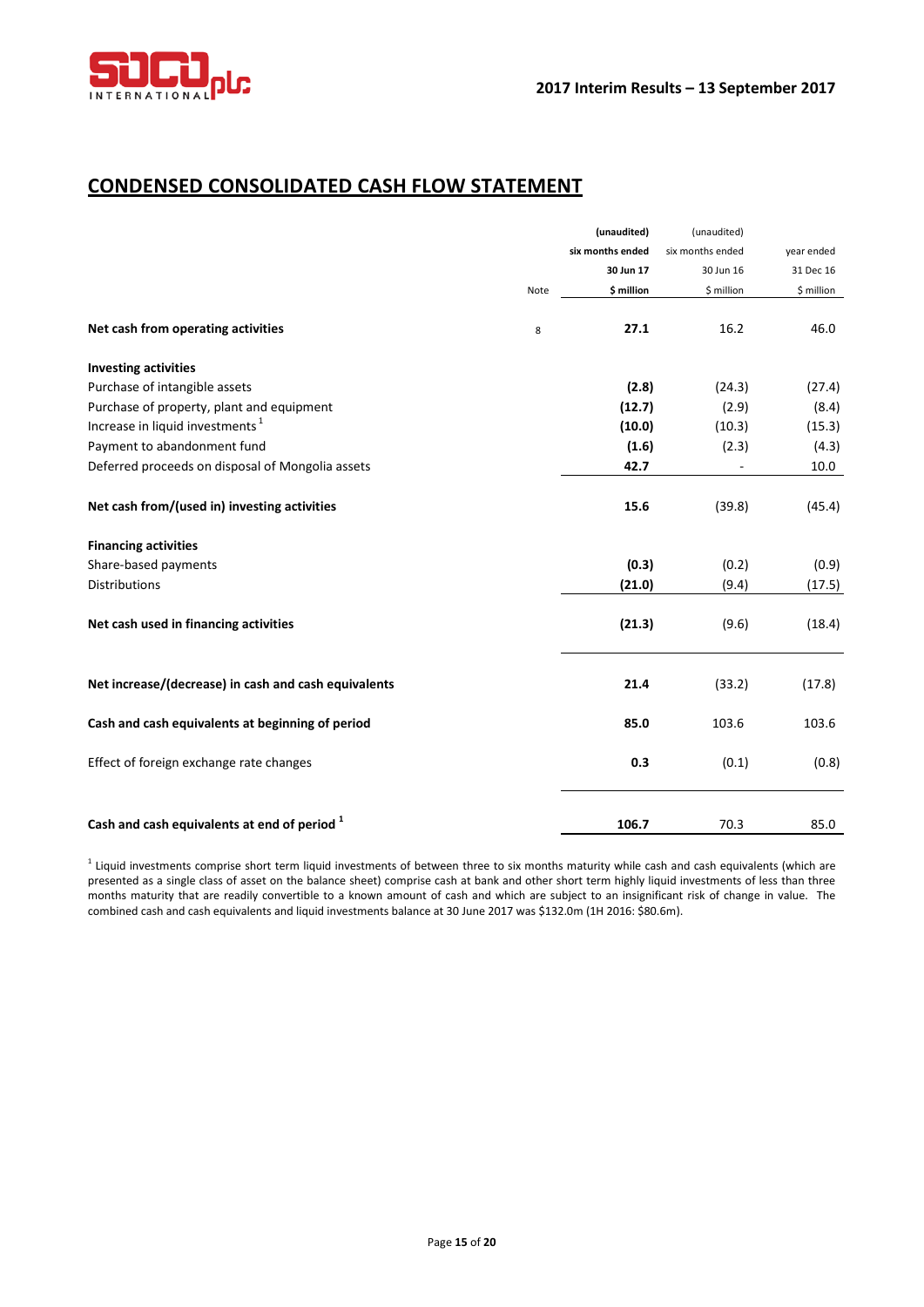

# **NOTES TO THE CONDENSED CONSOLIDATED FINANCIAL STATEMENTS**

## **1. General information**

The information for the year ended 31 December 2016 does not constitute statutory accounts as defined in section 435 of the Companies Act 2006. A copy of the statutory accounts for that year has been delivered to the Registrar of Companies. The auditor's report on those accounts was not qualified, did not include a reference to any matters to which the auditors drew attention by way of emphasis without qualifying the report and did not contain statements under section 498(2) or (3) of the Companies Act 2006.

The half year financial report is presented in US dollars because that is the currency of the primary economic environment in which the Group operates.

A final dividend of 5 pence per share was approved at the Annual General Meeting and subsequently paid to Shareholders on 16 June 2017. See Note 9 below.

The half year financial report for the six months ended 30 June 2017 was approved by the Directors on 12 September 2017.

#### **2. Significant accounting policies**

The half year financial report, which is unaudited, has been prepared in accordance with the recognition and measurement criteria of International Financial Reporting Standards (IFRS) as adopted by the European Union and the disclosure requirements of the Listing Rules and using the same accounting policies and methods of computation as applied by the Company in its 2016 Annual Report and Accounts for the year ended 31 December 2016.

The condensed set of financial statements included in this half year financial report has been prepared on the going concern basis of accounting for the reasons set out in the Financial Results section of this report and in accordance with International Accounting Standard 34 Interim Financial Reporting, as adopted by the European Union, and the requirements of the UK Disclosure and Transparency Rules of the Financial Services Authority in the United Kingdom as applicable to interim financial reporting.

There have not been any new or amended standards and interpretations that would have a material impact on the financial information for the six months ended 30 June 2017.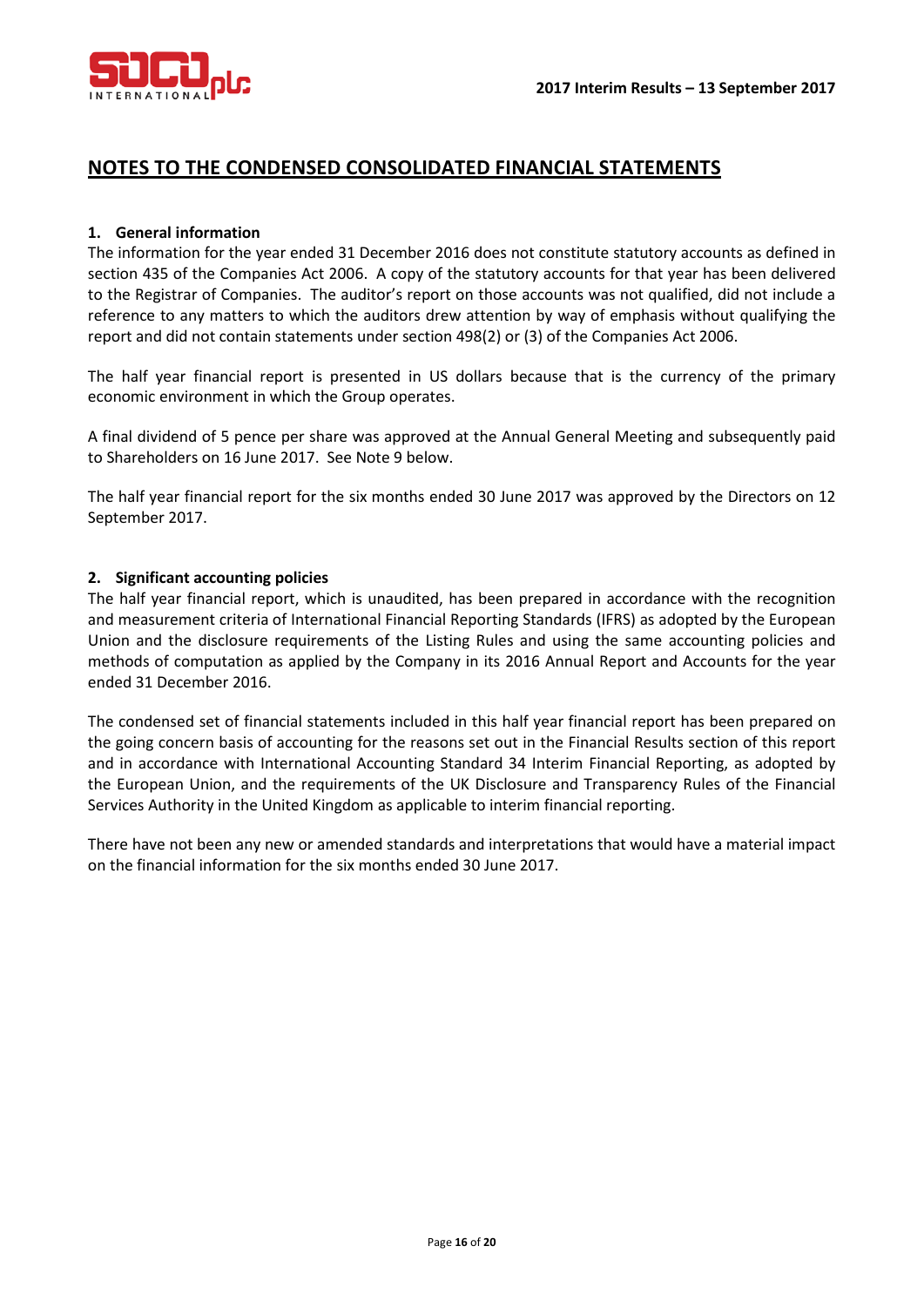

## **3. Segment information**

The Group has one principal business activity being oil and gas exploration and production. The Group's operations are located in South East Asia and Africa and form the basis on which the Group reports its segment information. There are no inter-segment sales. Segment results are presented below:

| Six months ended 30 June 2017 (unaudited) |                                 |                          |                                 |            |
|-------------------------------------------|---------------------------------|--------------------------|---------------------------------|------------|
|                                           | <b>SE Asia</b>                  | <b>Africa</b>            | <b>Unallocated</b>              | Group      |
|                                           | \$ million                      | \$ million               | \$ million                      | \$ million |
| Oil and gas sales                         | 74.0                            |                          |                                 | 74.0       |
| Profit/(loss) before tax                  | 11.3                            |                          | (5.7)                           | 5.6        |
| Six months ended 30 June 2016 (unaudited) |                                 |                          |                                 |            |
| Oil and gas sales                         | 72.7                            |                          |                                 | 72.7       |
| Profit/(loss) before tax                  | 3.1                             | $\overline{\phantom{a}}$ | (5.6)                           | (2.5)      |
| Year ended 31 December 2016               |                                 |                          |                                 |            |
| Oil and gas sales                         | 154.6                           |                          |                                 | 154.6      |
| Profit/(loss) before tax                  | 17.8                            | 0.6                      | (12.7)                          | 5.7        |
| <b>Cost of sales</b><br>4.                |                                 |                          |                                 |            |
|                                           | (unaudited)<br>six months ended |                          | (unaudited)<br>six months ended | year ended |
|                                           | 30 Jun 17                       |                          | 30 Jun 16                       | 31 Dec 16  |
|                                           | \$ million                      |                          | \$ million                      | \$ million |
| Production operating costs                | 21.0                            |                          | 20.9                            | 44.4       |
| Inventory movements                       | (0.8)                           |                          | (2.4)                           | (2.6)      |
| Royalty                                   | 5.7                             |                          | 5.7                             | 12.0       |
| Export duty                               | 0.9                             |                          | 0.8                             | 1.4        |
| Depreciation, depletion and amortisation  | 35.2                            |                          | 43.6                            | 79.8       |
| <b>Total cost of sales</b>                | 62.0                            |                          | 68.6                            | 135.0      |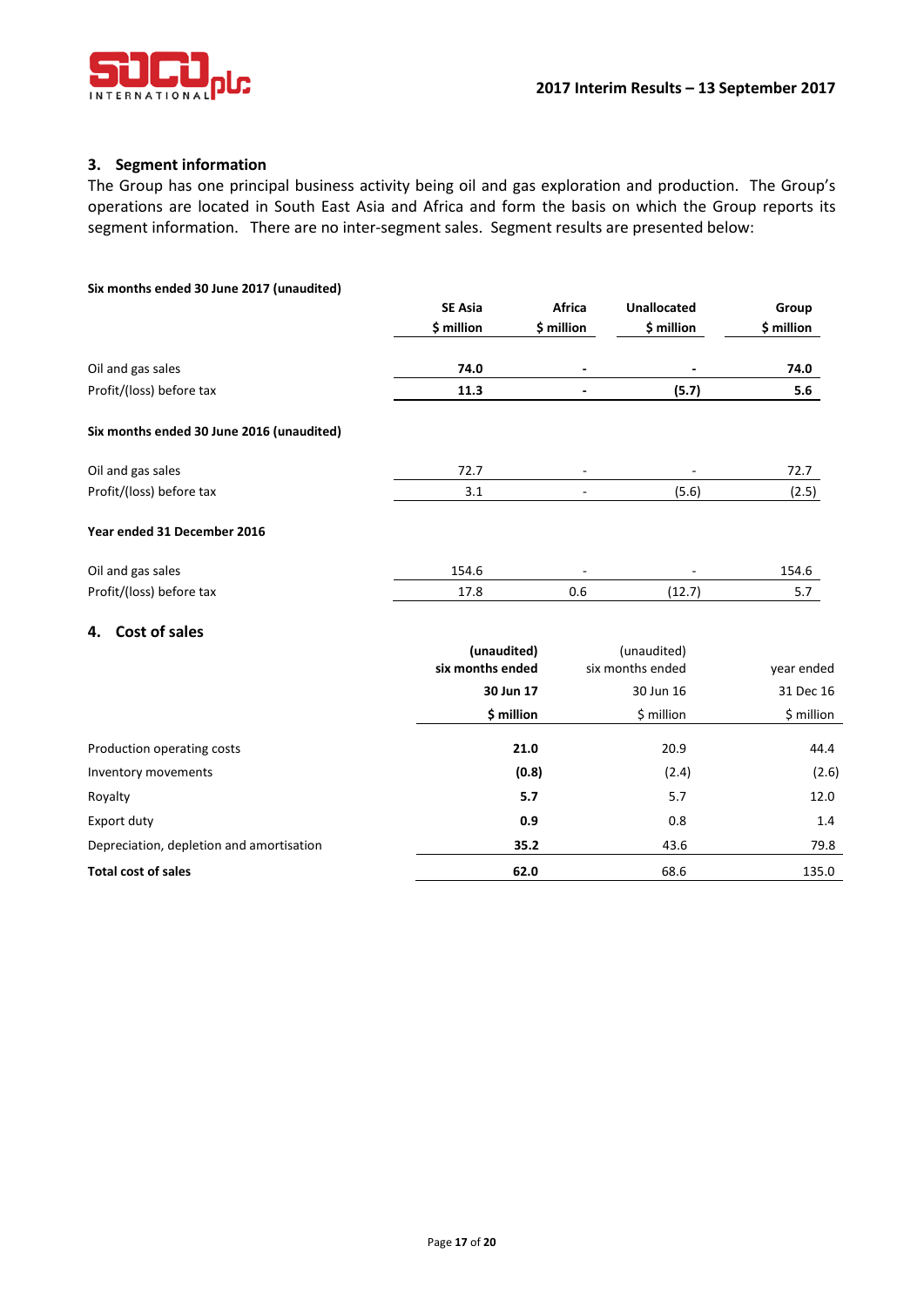

## **5. Tax**

|              | (unaudited)      | (unaudited)      |            |
|--------------|------------------|------------------|------------|
|              | six months ended | six months ended | year ended |
|              | 30 Jun 17        | 30 Jun 16        | 31 Dec 16  |
|              | \$ million       | \$ million       | \$ million |
|              |                  |                  |            |
| Current tax  | 20.2             | 19.6             | 42.0       |
| Deferred tax | (7.9)            | (9.9)            | (18.0)     |
|              | 12.3             | 9.7              | 24.0       |

The Group's corporation tax is calculated at 50% (1H 2016: 50%) of the estimated assessable profit for each period in Vietnam. During each period both current and deferred taxation have arisen in overseas jurisdictions only.

#### **6. Loss per share**

The calculation of the basic and diluted loss per share is based on the following data:

|             | (unaudited |            |
|-------------|------------|------------|
| (unaudited) |            |            |
| six months  | six months |            |
| ended       | ended      | year ended |
| 30 Jun 17   | 30 Jun 16  | 31 Dec 16  |
| \$ million  | \$ million | \$ million |
|             |            |            |
| (6.7)       | (12.2)     | (18.3)     |
|             |            |            |

|                                                                                                                                                              | <b>Number of shares (million)</b> |            |            |
|--------------------------------------------------------------------------------------------------------------------------------------------------------------|-----------------------------------|------------|------------|
|                                                                                                                                                              |                                   | (unaudited |            |
|                                                                                                                                                              | (unaudited)                       |            |            |
|                                                                                                                                                              | six months                        | six months |            |
|                                                                                                                                                              | ended                             | ended      | year ended |
|                                                                                                                                                              | 30 Jun 17                         | 30 Jun 16  | 31 Dec 16  |
| Weighted average number of ordinary shares for the purpose of<br>basic earnings per share<br>Effect of dilutive potential ordinary shares - Share awards and | 329.8                             | 329.2      | 329.4      |
| options                                                                                                                                                      | 3.8                               | 5.0        | 2.8        |
| Weighted average number of ordinary shares for the purpose of<br>diluted earnings per share                                                                  | 333.6                             | 334.2      | 332.2      |

## **7. Financial asset**

In 2005, the Group disposed of its Mongolia interest to Daqing Oilfield Limited Company. Under the terms of the transaction the Group was entitled to receive a subsequent payment amount of up to \$52.7 million, once cumulative production reached 27.8 million barrels of oil, at the rate of 20% of the average monthly marker price for Daqing crude multiplied by the aggregate production for that month. Daqing notified SOCO that the production threshold of crude oil in excess of 27.8 million barrels was achieved in December 2015.

As at 30 June 2017 the full amount of \$52.7m had been settled.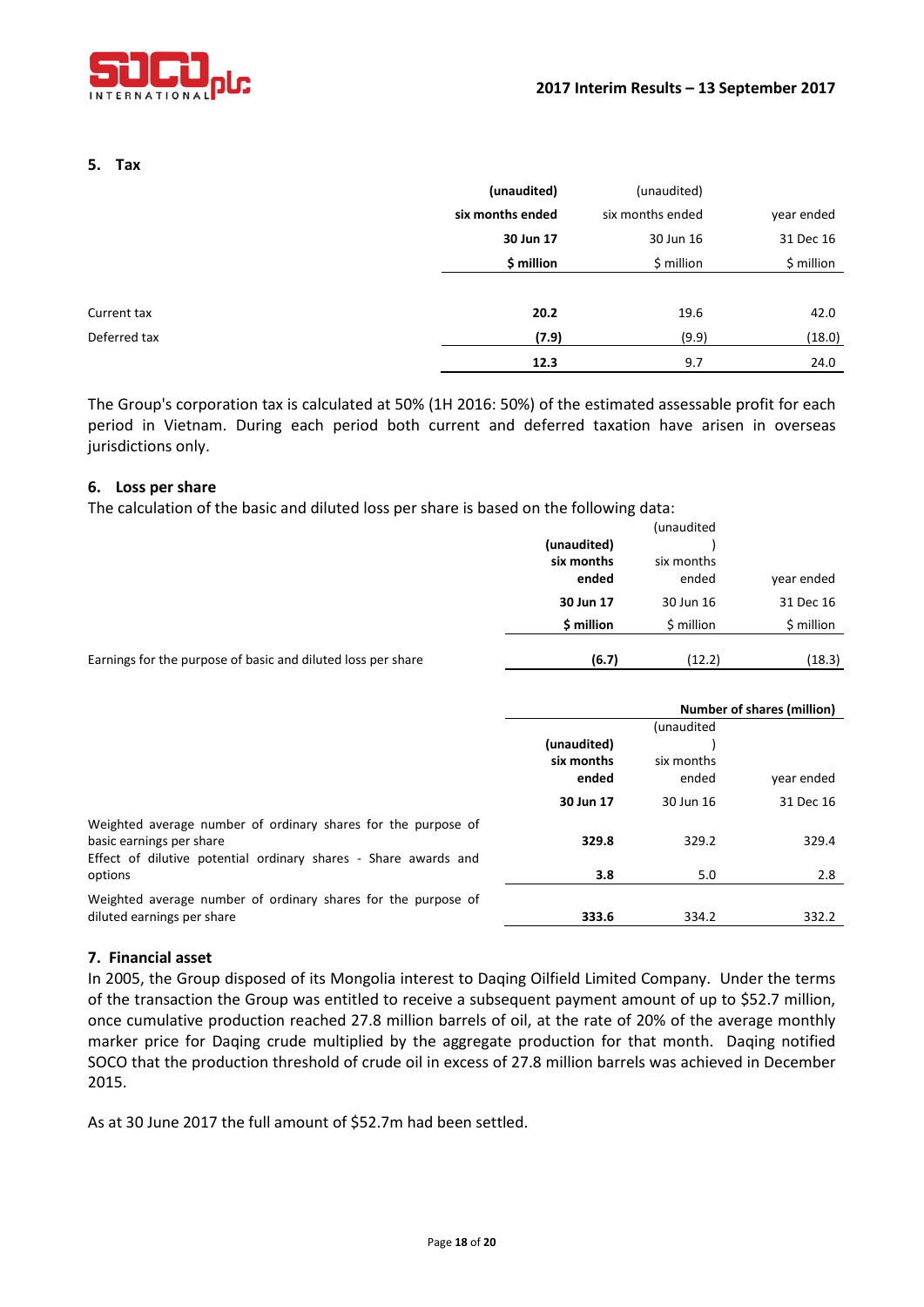

## **8. Reconciliation of operating profit/(loss) to operating cash flows**

|                                                          | (unaudited)<br>six months ended | (unaudited)<br>six months<br>ended | year ended |
|----------------------------------------------------------|---------------------------------|------------------------------------|------------|
|                                                          | 30 Jun 17                       | 30 Jun 16                          | 31 Dec 16  |
|                                                          | \$ million                      | \$ million                         | \$ million |
| Operating profit/(loss)                                  | 5.8                             | (1.6)                              | 7.2        |
| Share-based payments                                     | 0.9                             | 0.6                                | 1.1        |
| Depreciation, depletion and amortisation                 | 35.3                            | 43.7                               | 80.0       |
| Exploration write-back                                   |                                 | $\overline{\phantom{a}}$           | (1.1)      |
| Operating cash flows before movements in working capital | 42.0                            | 42.7                               | 87.2       |
| Increase in inventories                                  | (0.8)                           | (2.4)                              | (2.6)      |
| Decrease/(increase) in receivables                       | 12.2                            | (8.4)                              | (6.8)      |
| (Decrease)/increase in payables                          | (4.1)                           | 3.4                                | 7.8        |
| Cash generated by operations                             | 49.3                            | 35.3                               | 85.6       |
| Interest received                                        | 0.5                             | 0.2                                | 0.4        |
| Interest paid                                            |                                 |                                    | (0.1)      |
| Income taxes paid                                        | (22.7)                          | (19.3)                             | (39.9)     |
| Net cash from operating activities                       | 27.1                            | 16.2                               | 46.0       |

#### **9. Dividend**

On 16 June 2017, following approval at the Annual General Meeting, the Company paid a dividend of 5 pence per share in total of \$21.0m (2016: \$9.4m) to Shareholders.